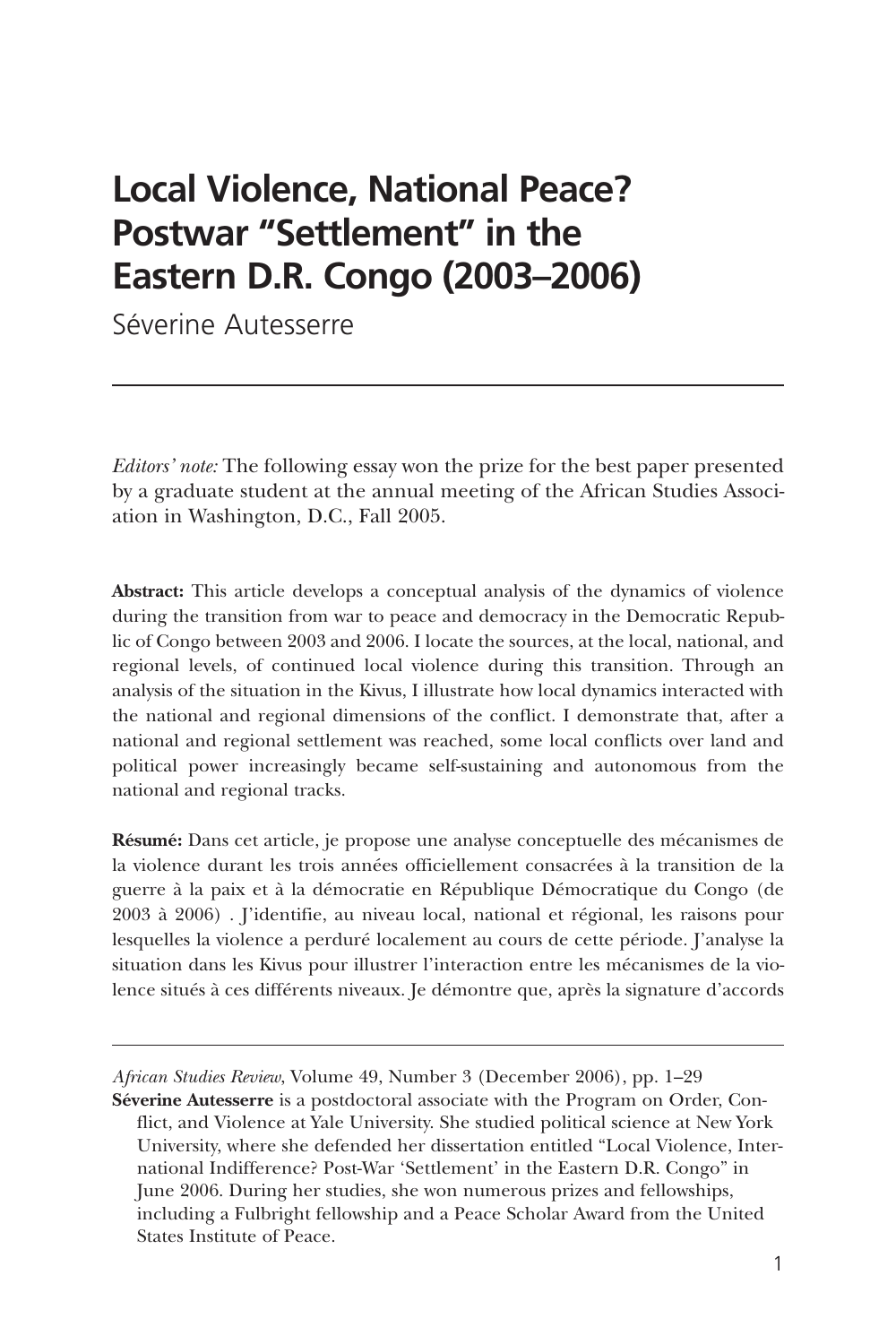de paix nationaux et régionaux, certains conflits locaux portant sur les terres et le pouvoir politique se sont progressivement dissociés des processus nationaux et régionaux et sont devenus autonomes.

# **Introduction**

A year after the war in the Democratic Republic of Congo officially ended on June 30, 2003, more than one thousand civilians continued to die every day. Most of the deaths were caused by disease and malnutrition and could have been prevented if outbursts of violence had not impeded access to humanitarian aid, especially in the east (International Rescue Committee 2004). In April 2004, for example, the U.N. Office for the Coordination of Humanitarian Affairs wrote the following situation report:

The security situation was the most worrying this month in North-Kivu, South-Kivu and Katanga Provinces in the Eastern region of the Democratic Republic of Congo. . . . As a consequence of the fighting and increased tension in these three regions, approximately 30–35,000 people were estimated displaced over the course of this month. In addition to the displacement, [the U.N. Office for the Coordination of Humanitarian Affairs] continued to receive reports of massacres, cannibalism, rapes, looting, extortion and other serious violations of human rights being committed by various armed groups, leaving questions as to whether or not the protection situation for civilians living in [the Congo] has improved since the war officially ended last year.

Even though the situation improved somewhat in 2005 and 2006, similar reports of tensions and local hostilities could be found in all weekly and monthly U.N. humanitarian situation reports covering the Congolese transition from war to peace and democracy (June 2003–December 2006). What were the reasons for the continued violence during the transition?

In June 2003, a settlement seemed to have been reached at the international and national levels. The foreign troops that withdrew from the Congo in 2002 and 2003 officially remained out of Congolese territory. Normal diplomatic ties, including the exchange of ambassadors, resumed between former enemies. Important developments also took place at the national level, such as the official reunification of the country, the formation of a unified government, the preparation for democratic elections, and a progressive integration of the different armed groups into a single national army.

However, local conflict—at the level of the village, the district, or the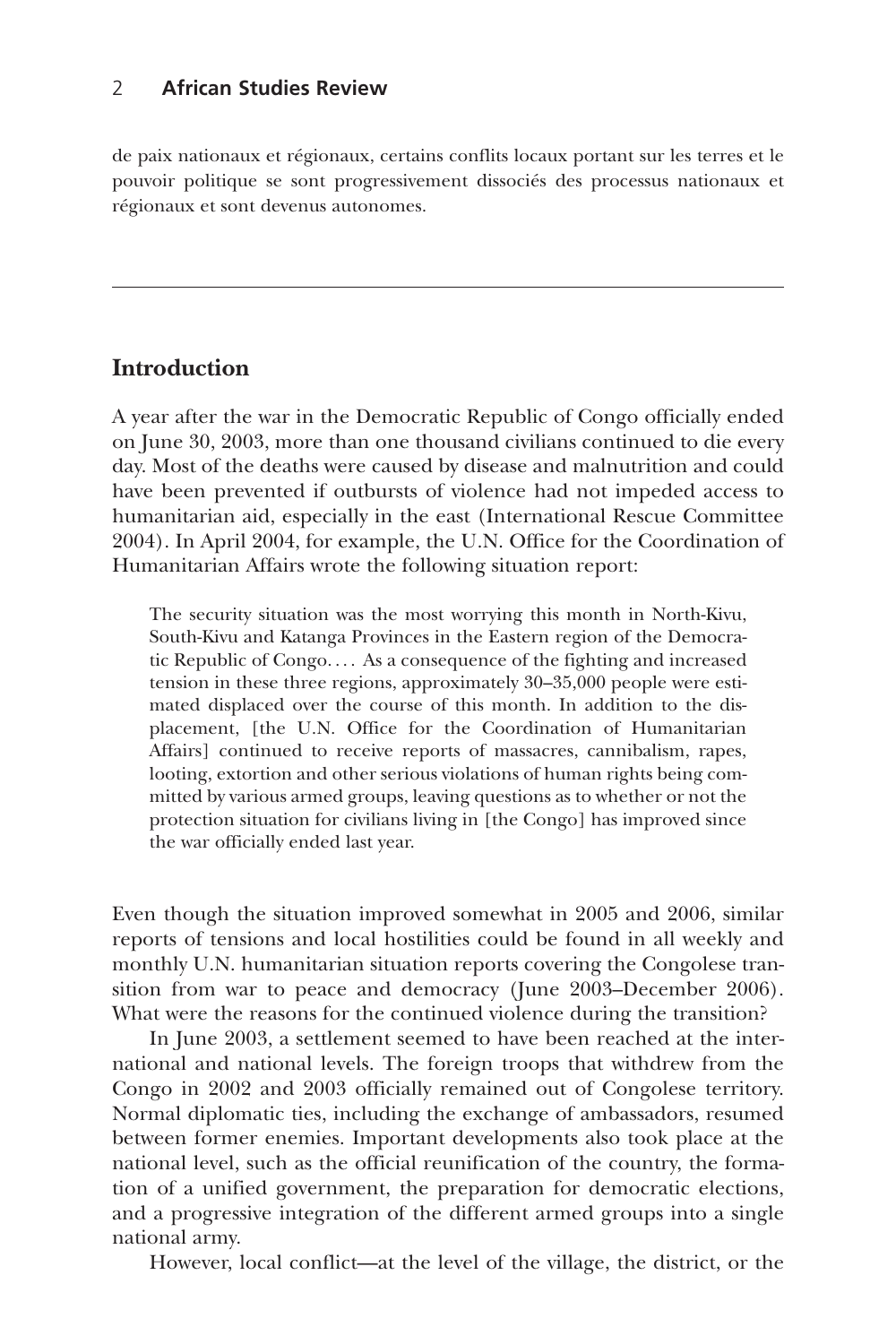community—persisted in the eastern Congo. Political, economic, and social antagonisms generated frequent massacres, massive human rights violations, and population displacement. Throughout the transition from war to peace, the ongoing violence maintained the overall atmosphere of terror of the war period.

Local agendas have been a source of conflict and violence throughout modern Congolese history. Local antagonisms over land and traditional power led to violence long before the warfare of the 1990s. Most of these conflicts involved only a few villages, communities, or provincial leaders. In the case of the conflict between the Rwandophone minority and the "indigenous" communities, however, local actors engaged national and regional politicians in their fight from the 1960s onward.<sup>1</sup> These local tensions, combined with the retreat of the Congolese state, the ruling strategy of Mobutu which enhanced local antagonisms, and the arrival of thousands of Rwandan Hutus after the 1994 genocide, precipitated two wars in the late 1990s.

During this period of warfare, local political, economic, and social agendas contributed to the widespread and horrific violence. These local dynamics interacted with national and regional causes of violence and provided the pretext for the national and regional fighting that took place throughout the eastern Congo. At the same time, national and regional cleavages reinforced local tensions. Then, at the end of this time, both preexisting and war-induced local cleavages fueled ongoing local violence in the east.2 Although some progress was made compared to the situation during the war, many areas of the eastern Congo remained very unsafe, and many Congolese continued to suffer from violence waged by one of the many armed groups still active.

Many of the international actors I interviewed, especially high-ranking diplomats and U.N. staff members, do not believe that local causes played a decisive role in sustaining national and regional violence during the war and in the postwar period. During the transition, diplomats, U.N. staff, and many nongovernmental organizations worked mostly on the national and regional cleavages, mediating among, and when necessary putting pressure on, the main Congolese, Rwandan, and Ugandan political and military leaders. Their role at the local level was often nonexistent (Autesserre 2006).

I claim that local dynamics remained key after the war formally ended. In making my case, I proceed as follows. First, I present my analytical framework. Second, I locate the sources at the local, national, and regional levels of continued local violence during the transition. I emphasize the importance and distinctiveness of local agendas in the Congo as well as the local dimension of problems usually considered as purely national and regional (i.e., the status of the Rwandophone minority and the presence of the rebel Rwandan Hutu militias). Third, I provide a brief overview of the situation in North and South Kivu. I document how the interlocking nature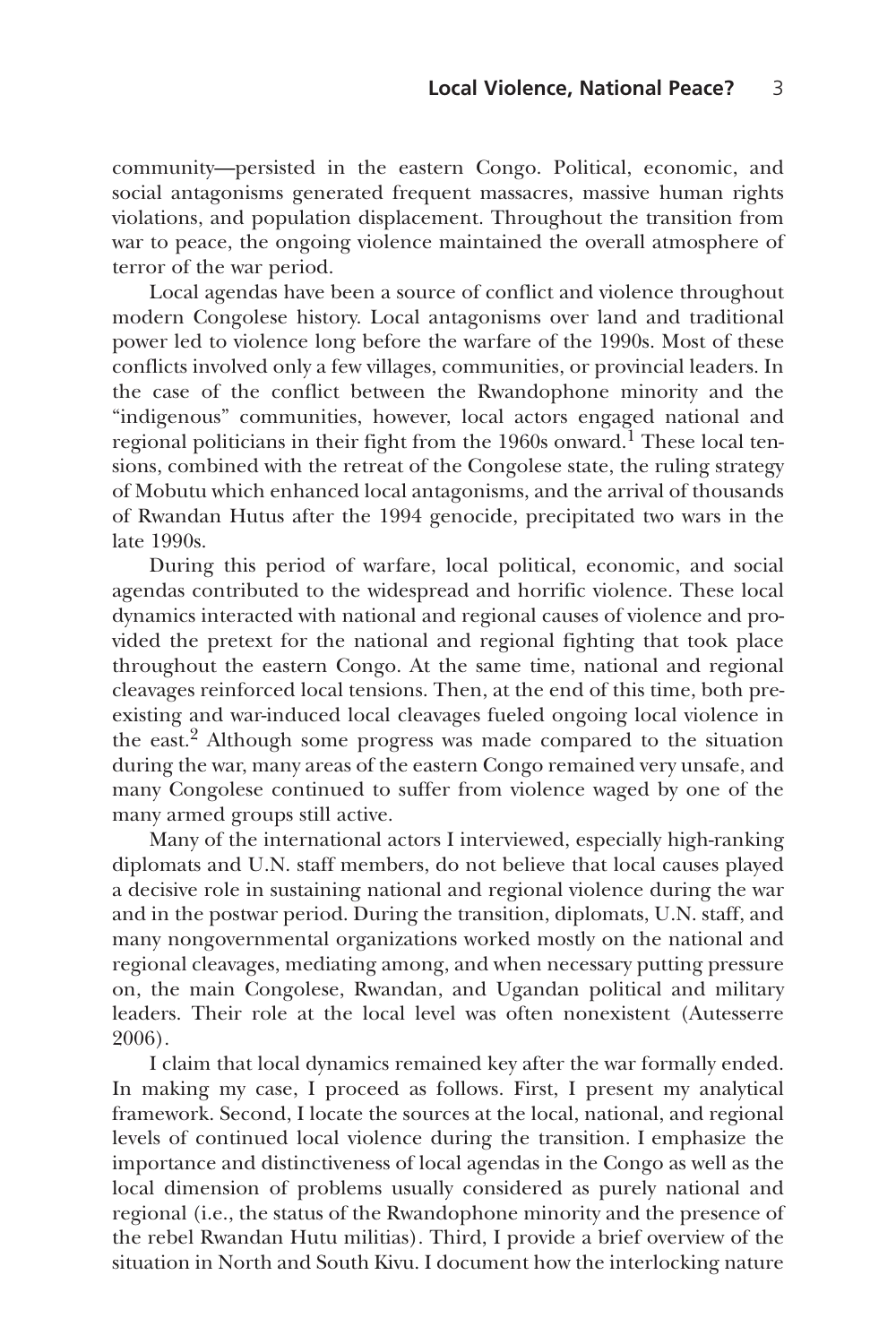of these tensions caused violence to spread from one level to the other. I illuminate how the dynamics of this interconnection created economic and political opportunities for individual and group actors, who then had an interest in ensuring that violence continued—even if they dissimulated and provided rhetorical assurances to the contrary. I also demonstrate that, after a national and regional settlement was reached, some local conflicts over land, political power, and ethnic antagonism increasingly became selfsustaining and autonomous from the national and regional tracks.

I focus on three of the four most violent areas of the Congo during the transition: the provinces of North Kivu, South Kivu, and North Katanga. I do not include in my analysis the Ituri district because the patterns of violence there were very different from the dynamics of violence in the other areas. I draw on field observations in Kinshasa and the provinces of Katanga and the Kivus conducted between 2001 and 2006; document analysis; and more than 280 interviews conducted with Congolese political, military, diplomatic, and civil society actors, victims of violence, diplomats, staff of international organizations, and foreign observers—in the Congo, France, Belgium, New York, and Washington, D.C. Given the substantial degree of political tension and uncertainty surrounding the themes of this article, and given the culture of secrecy pervasive in U.N. and diplomatic circles, most of the people I interviewed preferred to remain anonymous. For this reason, I reference only the data obtained through on-record interviews or in public sources. Unless otherwise indicated, the rest of the information presented in this article comes from the author's anonymous interviews, and each observation has been confirmed by at least five different sources.

# **Analytical Framework**

The paucity of research on the impact of local violence on the viability of peace processes constitutes a significant gap in the scholarly literature on conflict resolution. How can we analyze the dynamics of violence—particularly at the local level—during the Congolese transition? Is localized violence merely a manifestation of national and regional tensions or is it distinctive in character? If the latter, how does local violence interface with violence at the national and regional levels? Are local agendas independent of and autonomous from, or connected to and dependent on, national and regional motivations?

Academics and practitioners often share the same flawed interpretation of conflict (Kalyvas 2003). Most analysts perceive local dynamics "as a mere (and rather irrelevant) local manifestation of the central cleavage" and local actors as mere "replicas of central actors" (Kalyvas 2003:481). In his comparative analysis of civil wars, Kalyvas (2003:482) emphasizes instead "the presence of considerable local input and initiative in the pro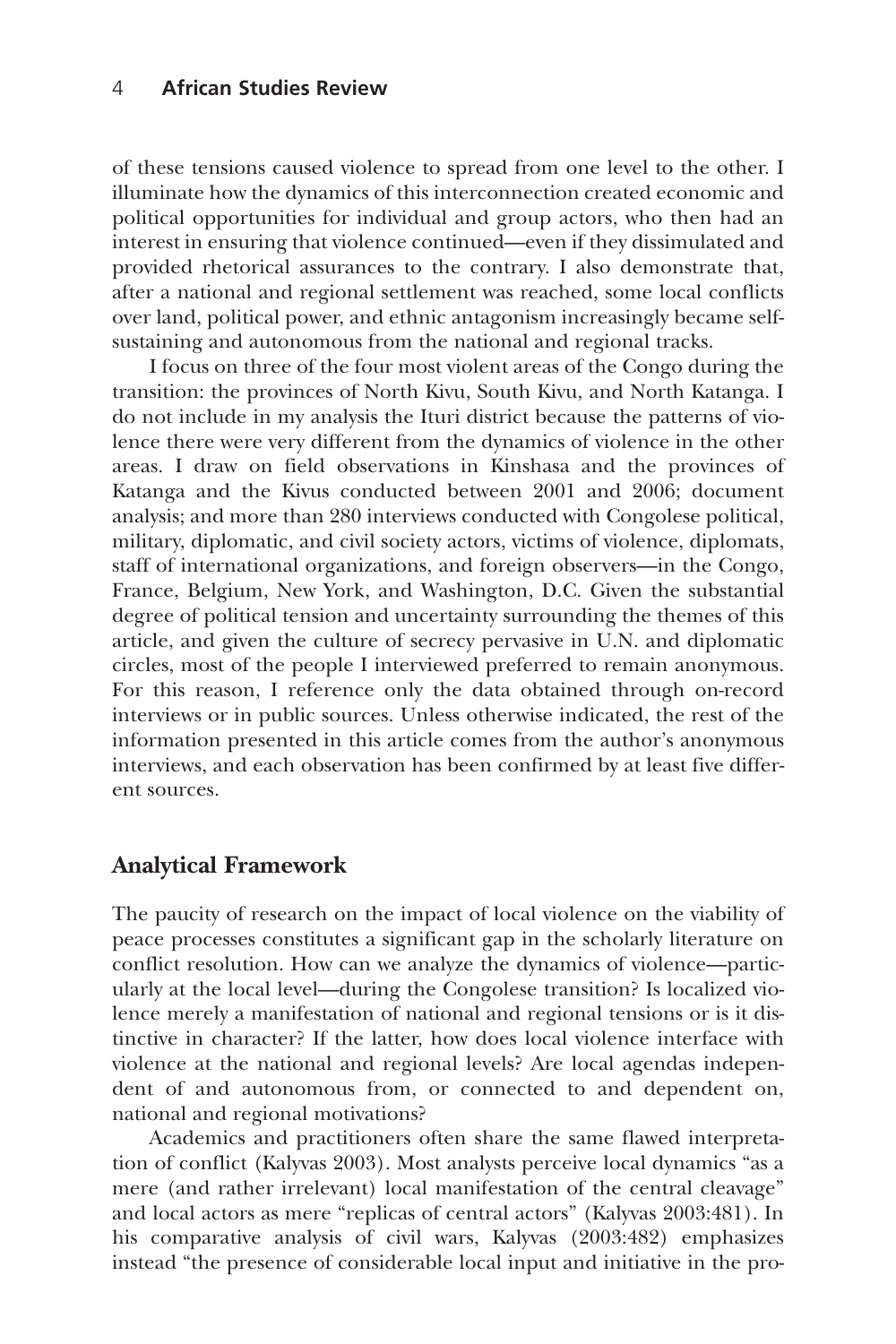duction of violence. Rather than being imposed upon communities by outsiders ..., violence often (but not always) grows from within communities even when it is executed by outsiders" (see also Kalyvas 2006).

To illuminate the multiple layers and connections among conflicts at different levels, I build on Kalyvas's analysis that local and national dimensions of violence interact through two distinct mechanisms: cleavage and alliance. "Cleavage" refers to the "overarching issue dimension"—that is, ideology, ethnicity, religion, or class—which links actors at the center to actors on the ground (Kalyvas 2003:476). "Alliance" is a concept that links the central actors' quest for national power to the local actors' quest for local advantages. It "entails a transaction between supralocal and local actors, whereby the former supply the latter with external muscle, thus allowing them to win decisive local advantage; in exchange the former rely on local conflicts to recruit and motivate supporters and obtain local control, resources, and information" (Kalyvas 2003:486).

Although I agree with Kalyvas's insight, I find it necessary to modify his analytical framework in order to account adequately for the dynamics of violence during the Congolese transition. First, Kalyvas's analysis includes only the local and national dimensions. He misses the international dimension that is so often present in civil wars, such as the involvement of Liberia in Sierra Leone, Pakistan and Iran in Afghanistan, the United States in Columbia, and Rwanda, Uganda, Burundi, Angola, and Zimbabwe in the Congo. Instead of using Kalyvas's binary framework (local-national), I use a three-tiered framework (local-national-regional), in which the local can be further subdivided into several different levels: the individual, the family, the clan, the municipality, the community, the district, the ethnic group, and the province.

Second, Kalyvas tends to conceptualize the local dimension as the complete opposite of the national dimension. To him, the master cleavages stem from political, ideological, ethnic, or economic issues. Although he mentions the political and social aspects of local factionalism (2006:365–74), in most of his analyses the local dimension operates at a level that does not extend beyond the strictly local. In his study of denunciation, for example, the local conflicts often evolve from the realm of the private: personal grudges, professional jealousy, family feuds, romantic rivalries, individual fights (2006:346–52). I argue, however, that although local conflict operates on a scale that is different from that of national and international conflict, it is not necessarily of a different nature: local conflict is also rooted in political, ideological, ethnic, economic, or social antagonisms among groups; it is not essentially private.

Third, Kalyvas hypothesizes that top-down mechanisms (cleavages) are likely to do "most of the 'heavy lifting' before the war, during its initial stages, or after the war has ended," while the bottom-up mechanism (alliance) may prevail when the war is under way (Kalyvas 2003:487). I demonstrate that alliances can also prevail during the postconflict period.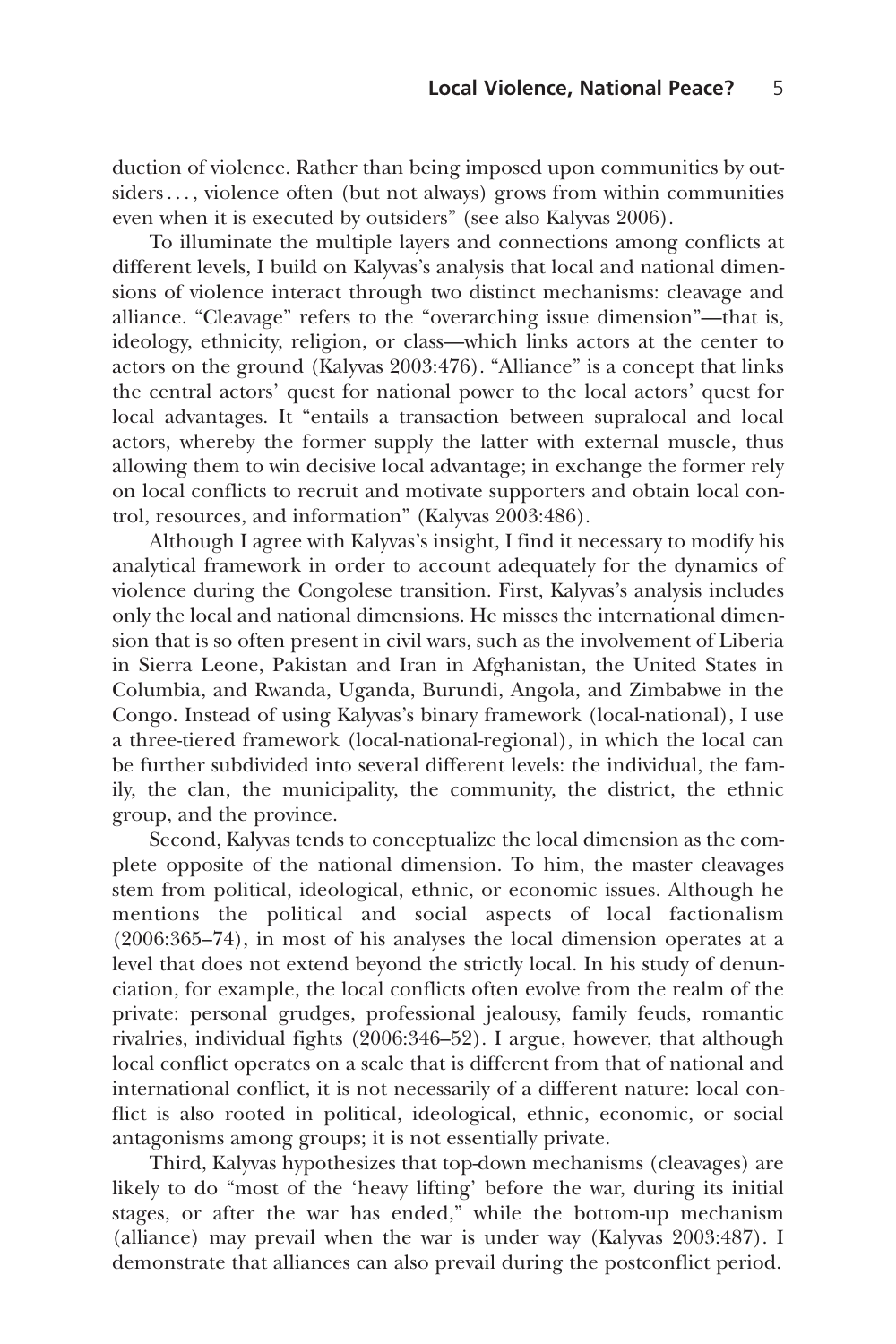# **Identifying the Different Loci of Violence during the Transition: Regional, National, and Local Patterns**

## *Regional Causes of Local Violence*

In March 2005, the U.N. Security Council denounced Rwanda's and Uganda's continuing involvement in supporting the armed groups responsible, among other things, for the perpetuation of violence in the Congo. In particular, Rwanda remained physically present in the Kivus, and in 2004 it often carried out hit-and-run operations in the border regions (Romkema 2004). Rwandan troops often crossed the border to patrol areas of North and South Kivu; the Rwandan Army maintained "semi-fixed positions" in North Kivu (U.N. Security Council 2004); and the U.N. Mission in the Congo (Mission de l'Organisation des Nations Unies au Congo*,* or MONUC) denounced the presence of Rwandese soldiers there in March 2004 (interview with MONUC official, 2005; informal communication with foreign observer, 2004; Institute for Security Studies 2004). Many witnesses have claimed that in November 2004 Rwandan army trucks had crossed into the Congo; although MONUC never confirmed the presence of Rwandan troops there, evidence of an invasion was sufficient for the United Kingdom and Sweden to suspend substantial quantities of aid to Rwanda (Global Witness 2005; International Crisis Group 2005:21–22; author's interviews, spring 2005; review of press articles).

Three important incentives were at the root of the Rwandan involvement in the Congo during the transition: first, the threat posed by the continued presence of Rwandan Hutu militias; second, the problem of ethnic hatred against Congolese Rwandophones; and third, the appeal of the Kivus' mineral resources.

During the transition, armed groups affiliated with the Democratic Forces for the Liberation of Rwanda (Forces Démocratique pour la Libération du Rwanda, or FDLR) remained heavily present in both Kivus.<sup>3</sup> They included combatants as well as family members of the combatants, refugees, and political opponents forced to flee by Kagame's crackdown on opposition parties. Congolese and international observers often labeled these people—combatants as well as noncombatants—as "Interahamwés," while the Rwandan government insisted that they were mostly "former *génocidaires*." However, many well-informed interviewees confirmed that only a small number of those responsible for the 1994 genocide were in the Congo. Most of the FDLR were people who had arrived in the Congo when they were young, had grown up there as refugees, and used violence because they had no other means of subsistence.

The Rwandan government often complained about this continued FDLR presence in the Congo and emphasized the threat it posed to its country. Kigali, therefore, threatened several times—notably in November 2004 and in April 2005—to invade the Congo again should Congolese and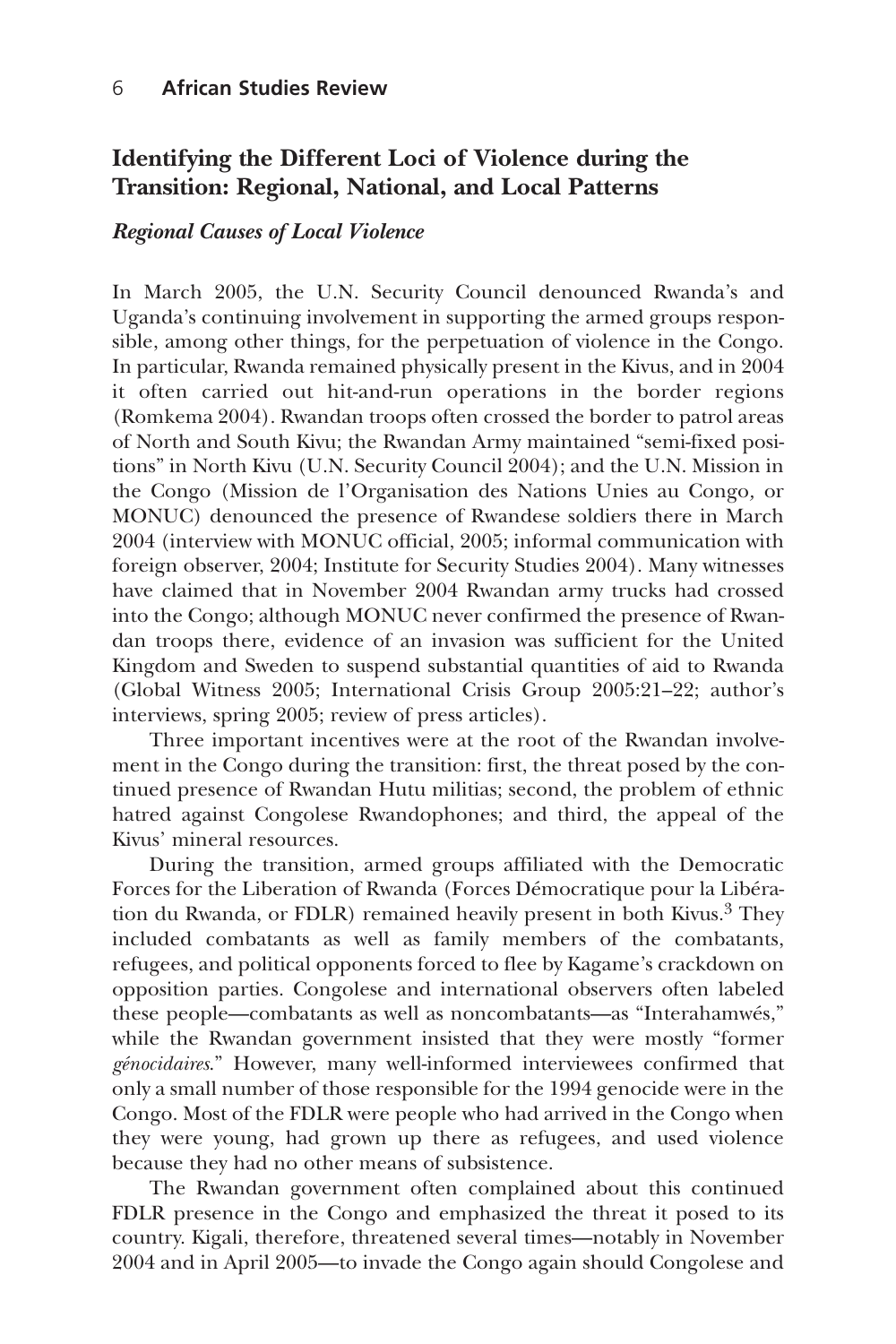international actors fail to solve the FDLR problem. However, the relatively small group of FDLR combatants remaining in the Congolese forests did not seem to pose a real danger to Rwanda (author's interviews with foreign political and military observers and with peace builders working with the FDLR, 2004–6). Contrary to Kagame's propaganda, there had been no attacks, only a few infiltrations since the last major FDLR assault on Rwanda in spring 2001. The danger posed by FDLR troops further decreased after the 2005 Sant'Egidio negotiations forced the FDLR leadership to officially renounce the armed struggle.

Many Congolese and international observers wondered, therefore, whether Kagame's assertions that he was worried by the FDLR presence in the Congo were perhaps "all an act, or a pretext." $\frac{4}{3}$  They emphasized that, contrary to these claims, Kagame apparently did not want Hutu militias to be repatriated. First, "not even a single combatant came back when the Rwandans were in the Congo." Second, Kagame and his ally, the Congolese Rally for Democracy-Goma (Rassemblement Congolais pour la Démocratie-Goma, or RCD-G), presented many obstacles to the U.N. program that was organizing the pacific repatriation of the FDLR.<sup>5</sup> Thus many interviewees claimed that Kagame knew that the FDLR was not a real threat to Rwanda, but that he had several reasons to prefer either its extermination or continued roaming in the Congo. Keeping the FDLR out of Rwanda ensured that the movement could not become an official, recognized opposition to the Rwandan ruling party. Keeping the FDLR in the Congo also allowed Kagame to maintain a permanent quasi-state of war in Rwanda and therefore to restrict civil rights and clamp down on opposition parties. Finally, according to many interviewees, the FDLR presence in the Congo provided Kigali with a pretext for coming back into the Kivus and pursuing what Rwanda was truly interested in: protecting the Rwandophones and exploiting the Congo's resources.

During the transition, the members of the Rwandophone community of the Congo were subject to considerable discrimination and abuse, and many Congolese groups contested their very right to live on Congolese territory. This hatred fed Rwanda's alleged concerns for a potental "genocide" of Rwandophone communities. Several times during the transition notably after the May–June 2004 fighting in Bukavu and the August 2004 massacre in Gatumba—Rwanda threatened to go back into the Congo if Kabila did not take appropriate measures to protect the Rwandophone minority and stop the anti-Rwandophone propaganda. The Congolese felt deep resentment toward Rwanda because of its lengthy occupation of the eastern Congo; thus these threats reinforced the anti-Rwandophone feelings among the vast majority of the Congolese people and led to further discrimination and violence against Rwandophones.

Economic motivations also seemed largely to account for Rwanda's interest in the eastern Congo. U.N. and nongovernmental organizations noted the discrepancies between the very limited mining resources of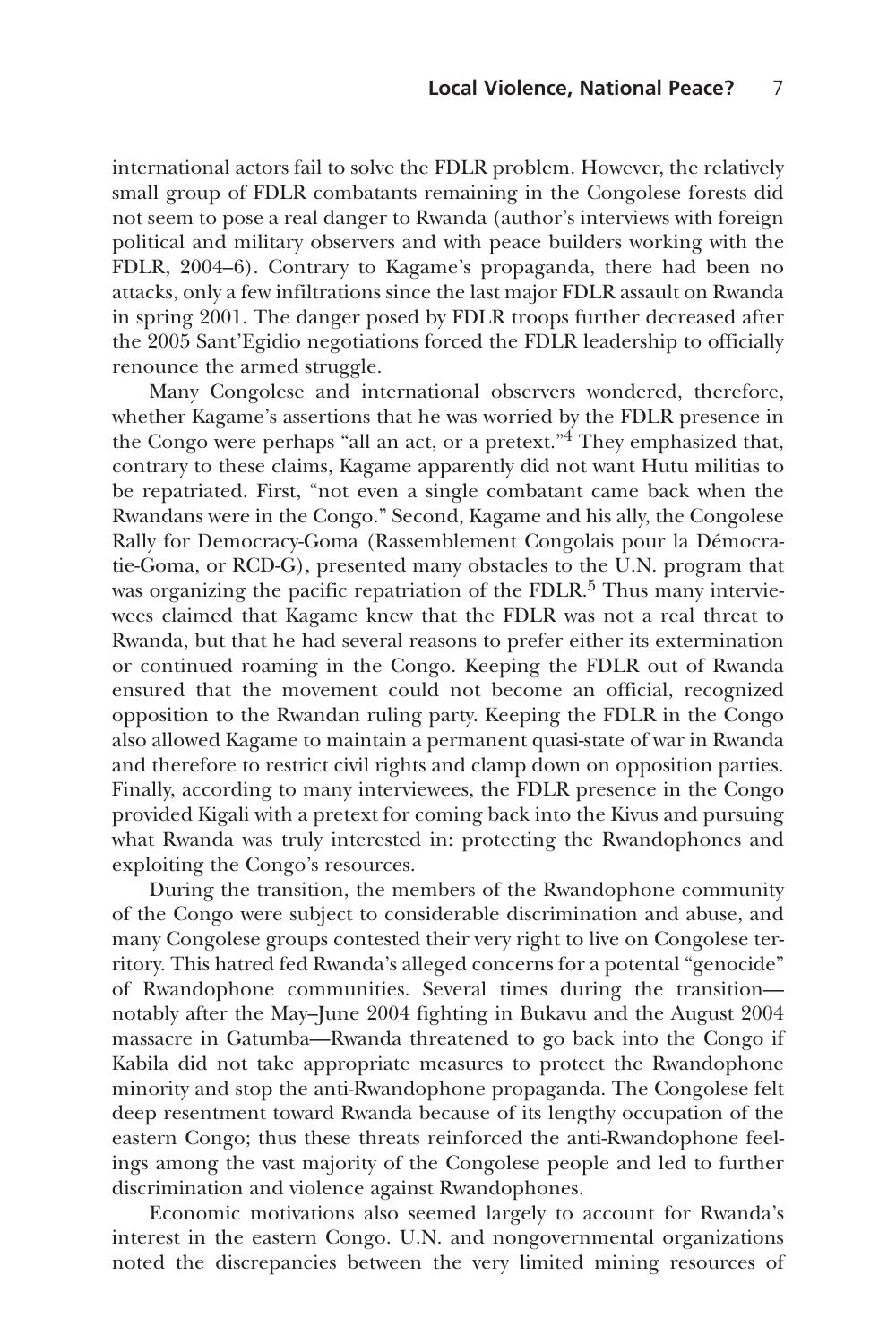Uganda and Rwanda, and their massive exports of cassiterite, Coltan, tin, and gold (Global Witness 2005:4, 24–26; Pourtier 2004:4; U.N. Security Council 2005b: par 85–86). Global Witness's (2005) case study on cassiterite documented how the Rwandan state was involved in this illegal trafficking: first as the prime beneficiary (the state-owned company Redemi being the major exporter of tin and cassiterite); and second as an armed actor able to secure mining sites when necessary. In addition, Rwandan officials and civilians also benefited from the trafficking because of the "important business links" they had developed with members of the RCD-G (Global Witness 2005:26). In the words of a MONUC spokesperson, "the economic dimension of the pillage of natural resources, with Rwanda and Uganda profiting especially, continues to be the key to their [involvement]."<sup>6</sup> This involvement was sporadic and aimed at influencing or supervising Congolese allies. The six-year conflict had enabled foreign countries to set up systems of exploitation that could continue functioning through Congolese proxies even after the Rwandan or Ugandan armies had withdrawn.

The combination of these security, political, and economic interests led Rwanda to actively support several armed groups responsible for local violence in the eastern Congo. At the end of 2003, Rwanda resumed military support to several Kivu militias (International Crisis Group 2004). Furthermore, Rwandan officials supported Kunda and Mutebusi during the 2004 conflict in Bukavu. They provided the renegade leaders with heavy arms and ammunition, uniforms, money, and a rear base in Rwanda to regroup and retreat when necessary, and helped them recruit soldiers (U.N. Security Council 2004). Rwanda also helped the North Kivu governor, Eugene Seruphuli (a Rwandophone affiliated with the RCD-G), arm Rwandophone civilians in Masisi and constitute additional local defense militias (Amnesty International 2005).

#### *National Causes of Local Violence*

If regional agendas continued to cause violence during the transition, national dimensions remained similarly influential. Two series of causes for local violence can be identified at the national level: first, political and military issues (including a high distrust among participants in the Transitional Government, which was deepened by the slow pace of the transition, the personal ambitions of the national spoilers, and the hatred of Rwandophones); and second, economic issues.

Throughout the transition, the Transitional Government was mostly characterized by a distrust among the representatives of the different "components" of the transition institutions. These were the eight most powerful political or military groups at the outset of the civil war, and they had received an equal share of representation in the government, the parliament, and the national administration. The government did not work as a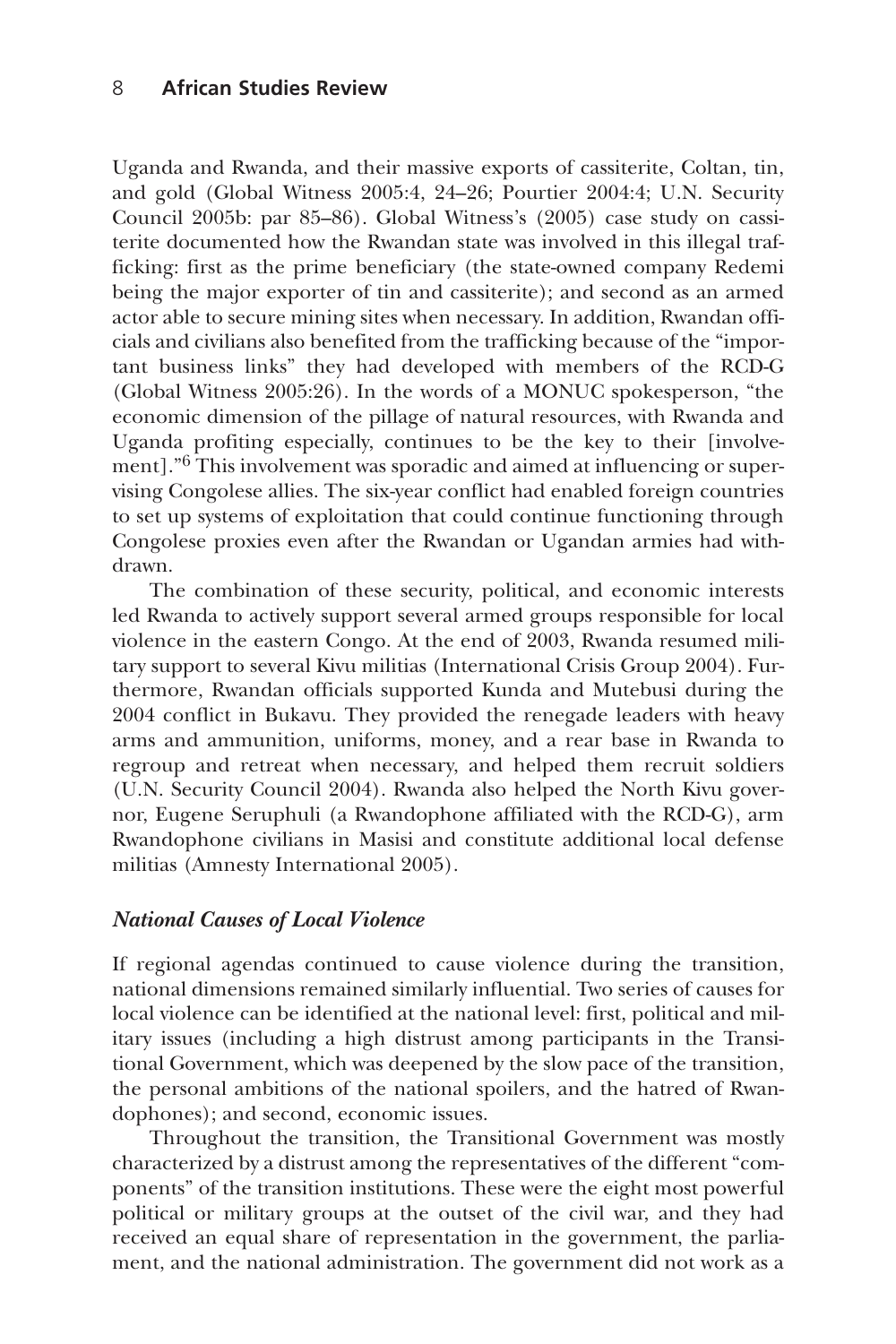team to manage the transition and lead the country, but rather as enemy factions bent on overtaking one another and on enhancing the political, military, symbolic, and financial position of their own parties. The internal antagonisms were such that the government stopped functioning as an entity during the third year of the transition.

The political and military unification at the top level (government and General Staff) was a smokescreen. It masked the fact that each component retained parallel military and administrative structures in order to maintain its territorial control to the furthest extent possible (Romkema 2004). In the administration, the strategic departments—police, security services, taxes, and so on—largely continued to operate along party lines all throughout the transition, although some technical departments—such as health, social affairs, and education—started functioning under the national authority in late 2003. Militarily, each component strived to maintain control over its former military assets under the umbrella of the newly unified army, the Armed Forces of the Democratic Republic of Congo (Forces Armées de la République Democratique du Congo, or FARDC).

This continuation of high-level hostilities created dire local consequences. In the eastern provinces, the antagonisms between the RCD-G and Kabila fueled the resistance of all former warring parties to the army integration process. The persistent distrust and lack of integration generated a highly volatile situation in those territories that continued to be controlled by troops affiliated with different factions, and led to both smallscale battles and several bouts of large-scale fighting.7

The local population was the first to suffer from this fighting. Each armed group used violence to deter villagers from supporting some other armed group. Prime examples were the actions of the RCD-G aimed at preventing villagers from collaborating with the Mai Mai in Rutchuru or with FDLR around Kayna; actions of the Mai Mai to prevent villagers from collaborating with the FARDC in Malemba-Nkulu; and actions of FDLR in Walungu to punish villagers for helping the FARDC in summer 2005 (author's interviews and review of press articles, 2003–6).8 The Bukavu crisis also illustrated the Congolese armed groups' tendency to flee from their assailants; then, when the assailants had left or the groups had retaken a given city, they would take revenge on the population (see especially Human Rights Watch 2004).

The slow pace of the transition deepened the distrust among the participants in the Transitional Government and among different armed groups, and reinforced the negative consequences of this suspicion on the ground. Two main factors accounted for the transition's lack of progress: first, the above-mentioned struggle within the Transitional Government, which blocked the decision-making process; and second, the interests that most representatives had in stalling the transition process.

The Sun City and Pretoria peace agreements privileged a repartition of power between former warring parties, notwithstanding their lack of legit-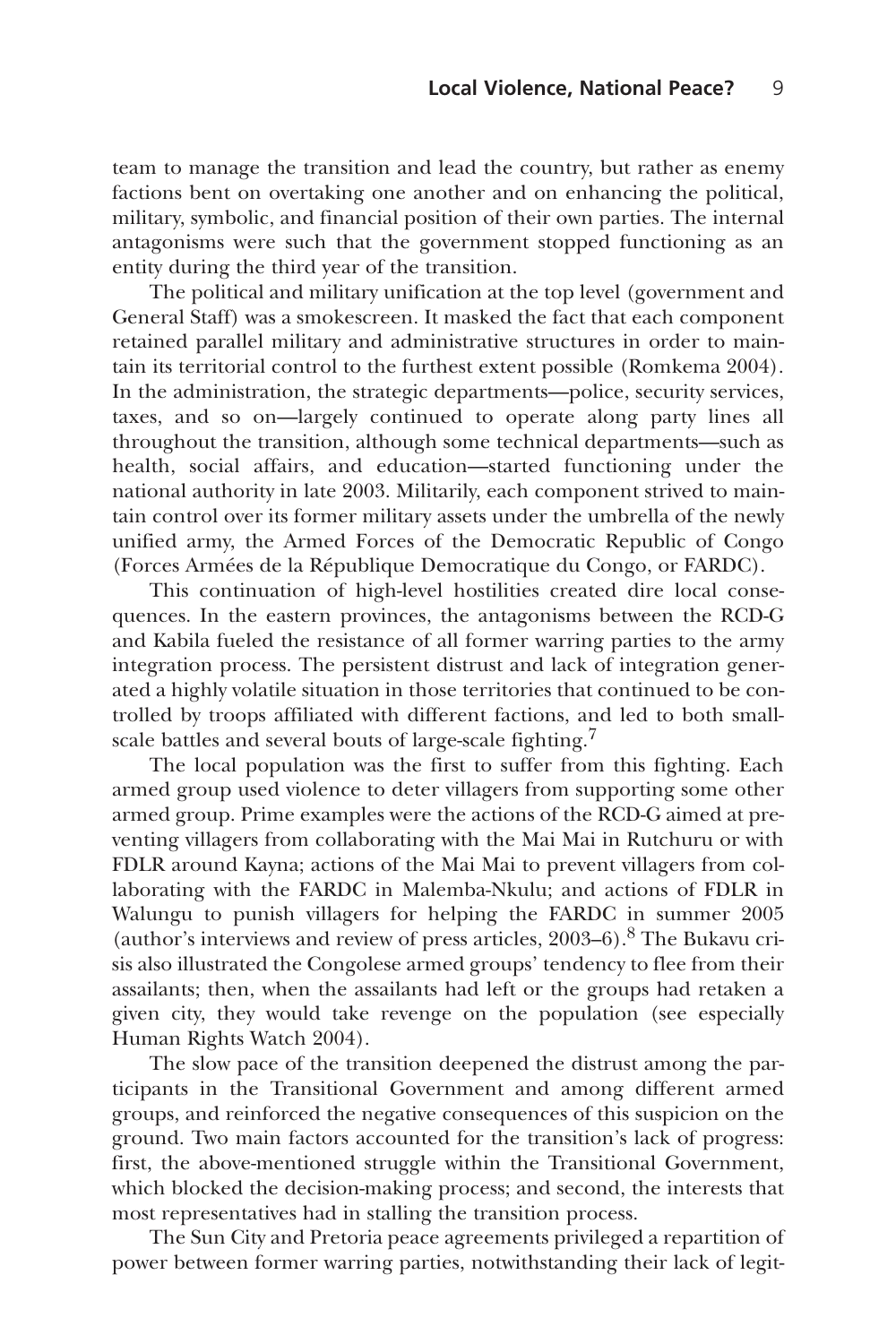imacy in the eyes of the population. After the general elections scheduled for the end of the transition, only the allies of the winning party—which everybody expected to be President Kabila's—would be able to retain their positions of authority. For prominent leaders investigated by the International Criminal Court, such as Vice-President Jean-Pierre Bemba, a longer transition meant continued immunity from prosecution. For the many government workers (at the top and at the bottom of the hierarchy) who were utterly incompetent and owed their nominations to their affiliation with one of the components, a long transition meant more time to enrich their coffers.<sup>9</sup>

One of the consequences of the slow pace of the transition was the continued absence of state authority in the east, especially in the rural areas. The eastern provinces had experienced a progressive retreat of state authority under Mobutu and a complete collapse of the state during the war. During the transition, the lack of state presence in the eastern Congo continued to be such that, in February 2005, the Belgian foreign minister found it appropriate to call the Congo a "failed state." In the absence of state authority, the justice and police forces acted with impunity. Bias, corruption, and inefficiency were so widespread that these sectors lost all credibility with the Congolese people. At the same time, the lack of legitimate state authority in the east encouraged the continuation of violence, which seemed the easiest road to power and wealth. Thus civil as well as violent crime (including rape and kidnapping) persisted in many areas, unhindered by the nonfunctioning forces of law and order.

The conditions of impunity and the lack of legitimate state authority in the east also facilitated the illegal exploitation of resources. During the transition, the FDLR, Mai Mai, RCD-G, pro-Ugandan, pro-Rwandan, and criminal groups remained involved in illegal mining (Global Witness 2005; International Crisis Group 2005; Romkema 2004; U.N. Security Council 2005a, 2005b). Large quantities of cassiterite, Coltan, gold, diamonds, and palm nut crossed the borders every day and evaded the tax authorities. This situation, in turn, fueled the absence of state authority in the east: first, by reinforcing the reluctance of many local strongmen to work in good faith with the central authorities; and second, by depriving the Transitional Government of important resources that could have helped it extend its authority (informal communication, Congolese observer, June 2004; see also U.N. Security Council 2005e: par. 44; 73).

In addition to those representatives stalling the transition for political or individual reasons—and thus indirectly contributing to continued conflict—there were a few influential groups that used violence to end the peace process. The three main former warring parties—RCD-G, Congo Liberation Movement, and the Kabila government—were split between two sides: the legitimists, who wanted to play the game of the transition, and the warmongers, who either had everything to lose with the peace or had too much to gain from war to accept a settlement of the conflict. Two of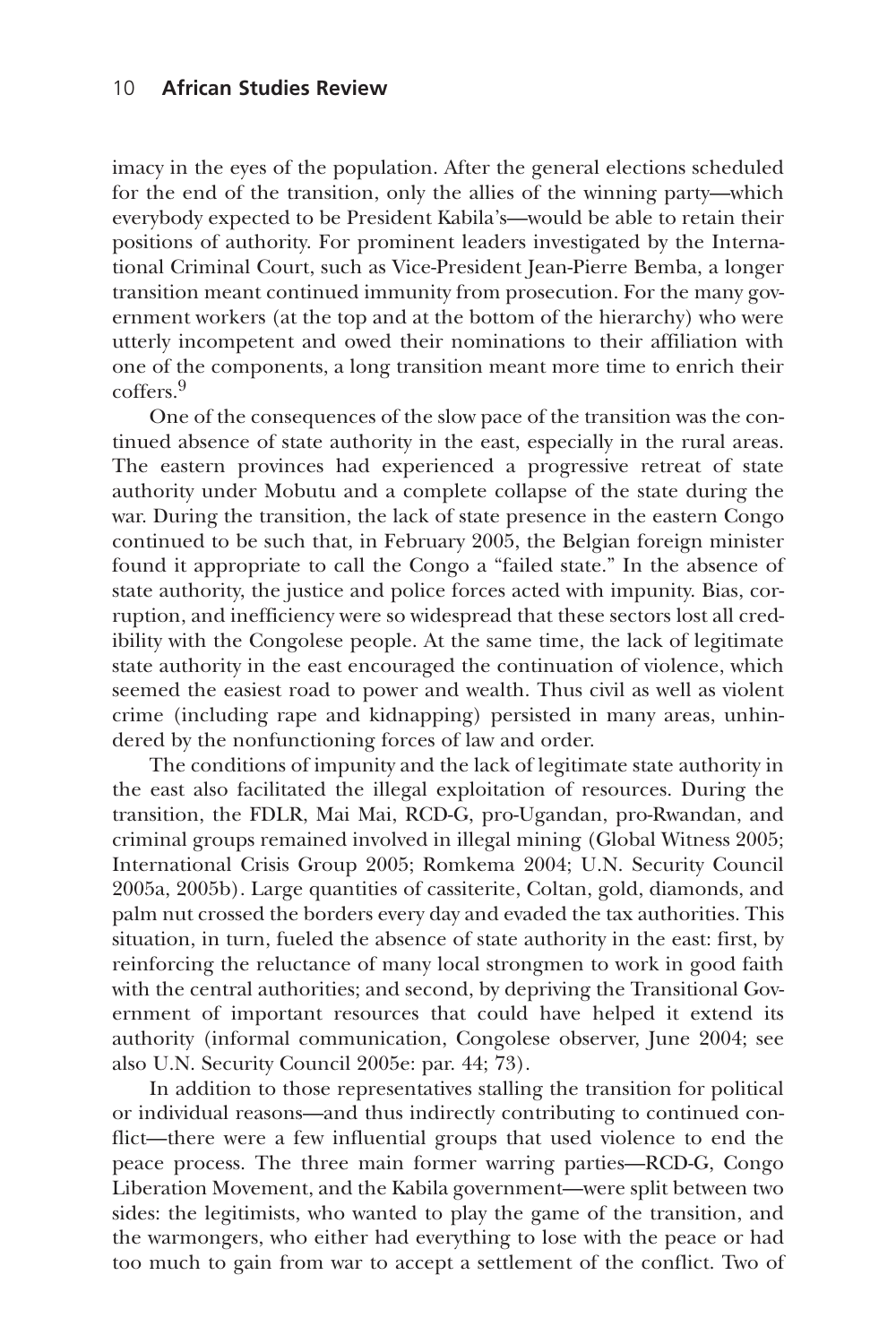these groups could be held responsible for major outbreaks of violence in the east. RCD-G extremists triggered the Kunda-Mutebusi offensive on Bukavu (May 2004), the tensions in Masisi following North Kivu Governor Seruphuli's distribution of arms to local Hutus (Fall 2004), the Kanyabayonga crisis (December 2004), and the Rutchuru crisis (February 2006). The "Katangans" (that is, Kabila's former closest advisors, mostly ethnic Lubas from Katanga) sparked the February 2004 fighting between Mutebusi and Nabyola troops in Bukavu (Romkema 2004), reportedly encouraged Major Lengwe to attempt a coup d'état on the night of June 10–11, 2004 (International Crisis Group 2004), and engineered the ousting of former RCD soldiers, an act that precipitated the Kanyabayonga crisis.

If the personal ambitions of the national spoilers led to several clashes among different armed groups stationed in the east, hatred against Rwandophones was a much more pervasive source of violence. In Kinshasa, newspapers every day disparaged the Rwandophone community and their political party, the RCD-G: both were presented as the source of the war and of all the problems in the transition, and they were depicted as the "Trojan horse" of the abhorred Rwandese. Leaders from all side of the political spectrum defended a similar point of view, apparently for the sake of electoral advantage. Fueling ethnic hatred spared politicians the need to develop real political platforms. Rwandophone-bashing was an easy way to show one's patriotism and to appeal to the majority of the Congolese population. This led to a vicious circle: existing ethnic tensions encouraged national politicians to use anti-Rwandophone rhetoric, which further stirred ethnic hatred, which was an important cause of local violence in the eastern Congo.

Not only political issues, but also national economic agendas fueled tensions and violence in the east during the transition. The fight between Kinshasa- and Goma-based companies over trade in the eastern provinces both exploited and reinforced anti-Rwandophone feelings. In addition, national actors were often involved in the illegal exploitation of natural resources in the east. The RCD-G troops and administrative officials secured, taxed, and supervised the exploitation and transportation to Rwanda of the mining resources in their area of control (Global Witness 2005: 4, 16). Upon their arrival in the Kivu, numbers of FARDC brigades also became involved in mining: soldiers either dug minerals or taxed the local production, while the officers facilitated and benefited from the illegal exportation of minerals—notably cassiterite—to Uganda, Tanzania, or Rwanda (Global Witness 2005:17–20).

The national involvement in illegal mining generated local violence in three different ways. First, national actors competed among themselves as well as with local and foreign armed groups (notably Mai Mai and FDLR) for the control of mining sites. This led to frequent fighting over the key mining areas of the Kivus (Global Witness 2005:4, 8, 16). Second, illicit exploitation of resources enabled all armed groups to finance their war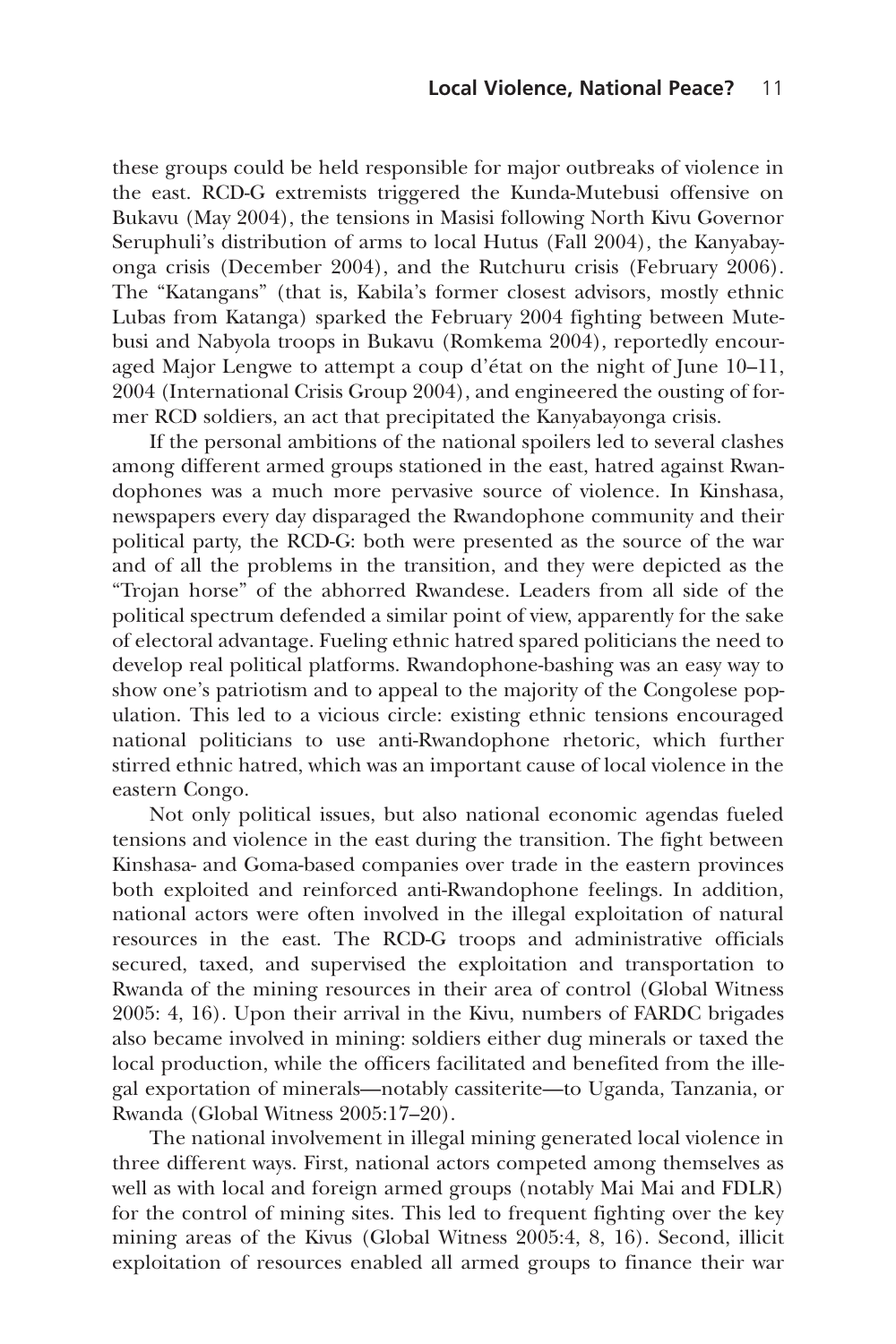efforts, which further fueled armed conflict (Staibano 2005:3; U.N. Security Council 2005c). Third, control of mining sites by national or local armed groups caused massive violence against the local population. Global Witness (2005:10) documents that in the mining areas of North and South Kivu, "violations against international human rights and humanitarian law were colossal.... Abuses on the part of government soldiers and other armed combatants targeted non-combatants and included killing, rape, torture, arbitrary arrests, intimidation, mutilation, the destruction or pillage of private property... [and] mass displacement." The report goes on to show that all armed groups were involved in such violence against civilians and that these abuses were "integrally linked to natural resources, particularly in the eastern provinces, as they were employed as methods by which to gain control either over resource-rich areas or over the ability to [exploit them]."

Finally, diversion of funds for the army reinforced the soldiers' tendency to prey on the population. Not only was the soldiers' pay far too low to cover their basic needs, but it was also widely acknowledged that between 20 and 40 percent of it was embezzled. Furthermore, officials in Kinshasa and in the provinces diverted the funds for the integration of the army. The consequence was that the soldiers' commanders, who did not have the resources to remunerate their troops adequately or provide them with basic supplies, encouraged them to make a living from the local population. A commander at the highest level acknowledged that military authorities had advised soldiers to "sort it out" ("se débrouiller"), which in the Congolese context meant helping oneself to the local population's assets (humanitarian worker, 2004).

Thus all soldiers (belonging to all components) continued to harass the local population throughout the transition. This meant extorting the local residents, stealing all kinds of valuables in urban areas (money, mobile phones) and harvests or cattle in rural areas, and beating, raping, torturing, killing, or imprisoning those who refused to comply (author's interviews with Congolese inhabitants of urban and rural areas, 2004–6). Abuses by soldiers trying to make a living were so widely reported that they seemed to be the most common form of low-level violence in the east. Of course, because local commanders either participated in these abuses or encouraged their troops to do so, appealing for justice within the military hierarchy never solved anything.

## *Local Causes of Violence*

If regional and national antagonism continued to generate high levels of violence at the local level, local conflict was also motivated by distinctly local causes. The main difference between the war period and the transition was that during the transition these local agendas became increasingly autonomous from the national and regional tracks.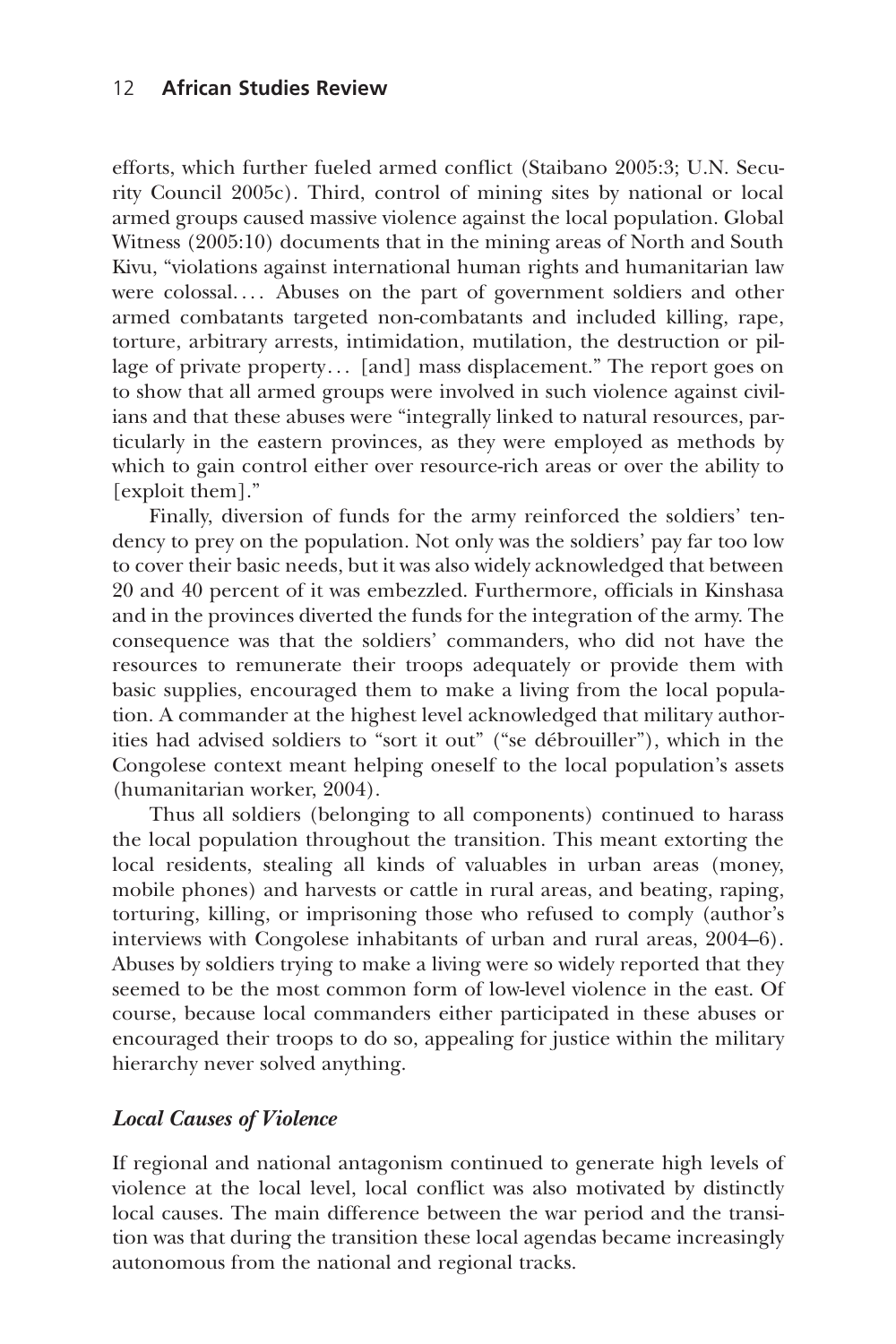During the transition, in the words of a conflict-resolution worker based in South Kivu (Romkema 2004b), "the environment at the grassroots level was very favorable to a rebellion" because the Congolese "were very divided." In the east, the problem was not only "the most obvious division, 'everybody against the Banyamulenges,'" but also the "hundreds of potential divisions, of local problems," which were exploited by commanders and often erupted in violence. In North Kivu, South Kivu, and North Katanga, a mosaic of alliances and counteralliances separated the numerous ethnic groups in each province. The clan and ethnic tensions were usually articulated in terms of social, economic, and political issues. Clanic, ethnic, political, and social identities remained extremely fluid during the transition and individuals often switched allegiance from one group to another as opportunities arose. The causes of the divisions were intertwined both with one another and with national and regional agendas.

Lack of social opportunities during the war had led many young Congolese to turn to militias as the only source of social mobility (Van Acker & Vlassenroot 2000:25). These social motivations persisted after the war. A Western donor, for example (interviewed in 2005), claimed that the Mai Mai remained "very hungry for some respect and some identity." Just as during the war, involvement in a militia gave its members the feeling of "[being] part of a thing, attached to a group," and of being "recognized as something separate from the masses." Individuals and groups—such as the youth and the pygmies—who, because of the war, had attained a status that was previously denied to them, had therefore strong incentives to perpetuate the violent situation that had enabled them to reach a higher social position.10 Similarly, many Mai Mai chiefs knew that, should peace return to the Congo, they would lose their status as all-powerful, kinglike leaders and become once again mere soldiers—often ill-trained and illiterate (author's interviews and informal communications, 2004–6). This was one of their main motivations for refusing to be integrated into the army (interview, Jean-Charles Dupin, humanitarian advisor, U.N. Office for the Coordination of Humanitarian Affairs, Bukavu, April 2005).

The second social cause of local violence was the threat of retaliation against those perceived as having wronged their neighbors or their communities during the war. This threat remained mostly latent throughout the transition period, but according to a humanitarian worker (Dupin 2005), it was one of the main problems that the return of refugees from Tanzania was likely to raise. It was also the main reason why, two years after the beginning of the transition, many refugees and displaced persons had failed to return to their home villages in the Kivus and North Katanga. They were "afraid of being accused of having supported someone, or taken this or that point of view, or afraid that the mere fact that they had fled was a sign that they had a bad conscience" (interview, Anders Vatn, head of mission, Norwegian Refugee Council, Goma, March 2005).

In addition to social issues, political antagonisms at the local level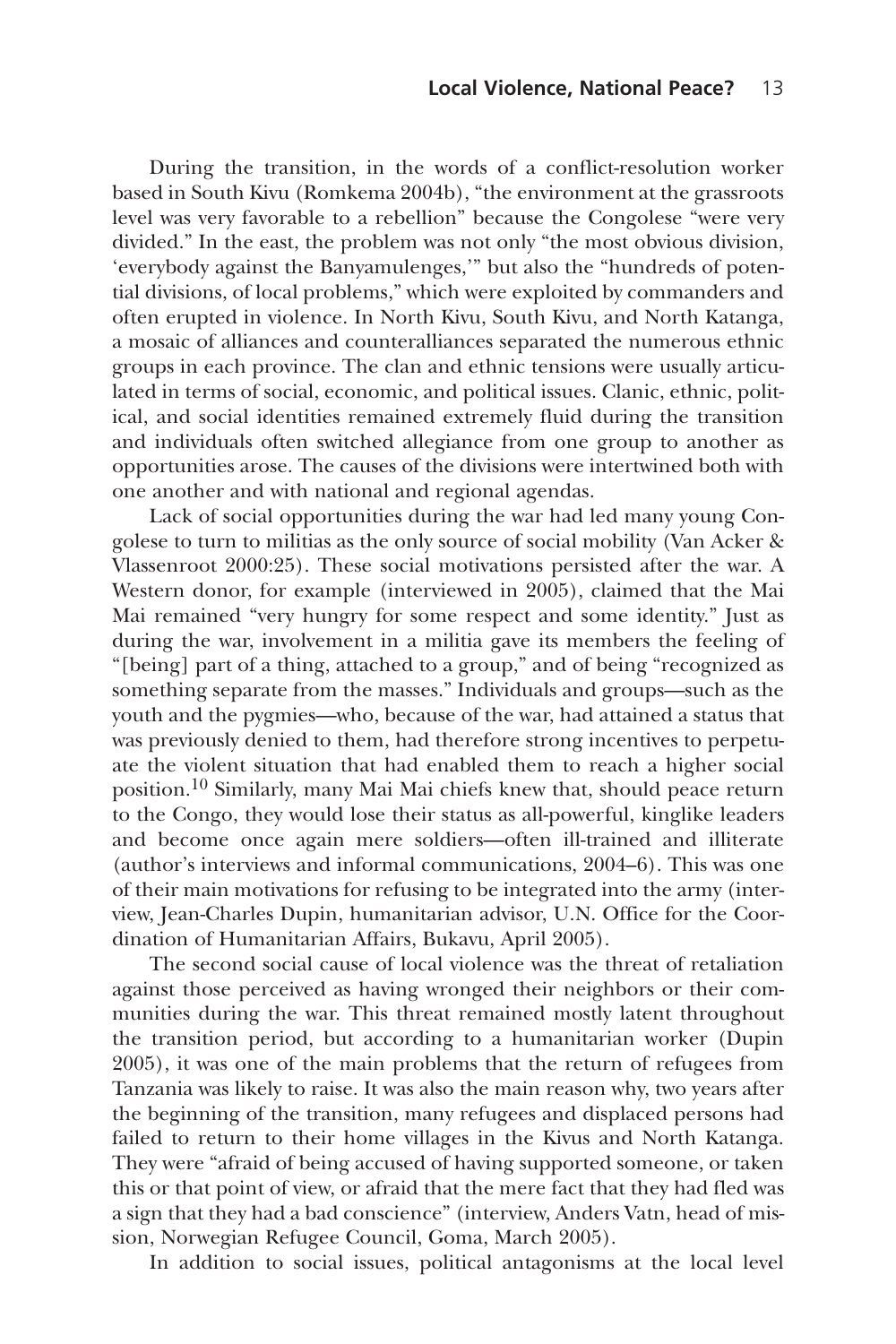fueled significant violence. Conflicts of succession continued to generate tensions similar to those that had existed before and during the war. During the transition, these were further complicated by the competition between new and traditional authorities. During the war, many traditional authorities (village, collectivity, or territory chiefs) had fled, either to escape ongoing violence or because an armed group (Mai Mai militias or RCD-G affiliates) had usurped their power. After the war, the return of the traditional authorities to their territories generated a high level of hostility. In the Osso and Bashali collectivities (North Kivu), the Hunde population reportedly sided with the newly returned traditional chief, himself a Hunde, against the Hutu chiefs who had seized power during the war; in retaliation the Hutu chiefs committed "a lot of abuses" against the supporters of their opponents (interview, Azile Tanzi, head of mission, Campagne Pour la Paix, Goma, April 2005). Because Hutus dominated the army stationed in the area, the Hundes could not express their dissatisfaction for fear of retaliation from the military apparatus. However, it was clear that, should the composition of the army change and become less pro-Hutu, the Hundes would very soon take revenge on their Hutu neighbors.

Such conflicts between new and traditional authorities were not limited to North Kivu. One of the main problems linked to the repatriation of refugees from Tanzania to South Kivu was the tension likely to arise with the return of traditional authorities to their area of origin (Dupin 2005). Similarly, while conducting interviews in a camp for displaced people in Nyunzu (North Katanga), I realized that, contrary to my expectations, people in the camps were not the lowest-ranking members of their communities but rather families of local traditional authorities (notably village and collectivity chiefs). Ordinary citizens had been allowed to go back to their villages, but when the chiefs tried to do so, the Mai Mai soldiers who had taken their place threatened them and forced them to leave again. Articles in the press suggested that this situation was common throughout Katanga. For example, Reuters reported that in the Mitwaba territory, "local administrators described [the Mai Mai] as a collection of bandits, poachers and gunmen trying to usurp the power of the local chiefs."11

In addition to local conflict over traditional power, there was ethnic conflict over appointments in state institutions by transitional authorities. For example, in the Shabunda territory (South Kivu) in 2004, the Mai Mai General Padiri (himself a Tembo), who was recognized as a leading figure in the Mai Mai movement by the transitional authorities, reportedly appointed only Mai-Mai Tembo to important military and administrative positions. This led to several small-scale fights between the Mai-Mai Tembo and the Mai-Mai Rega, until the Mai-Mai Rega retaliated by chasing the Mai Mai-Tembo from Shabunda territory (interview, humanitarian worker, 2005). In most cases, such political tensions interfaced with economically motivated hostilities. Political power often guarantees access to land and economic resources, while access to wealth means, in turn, the availability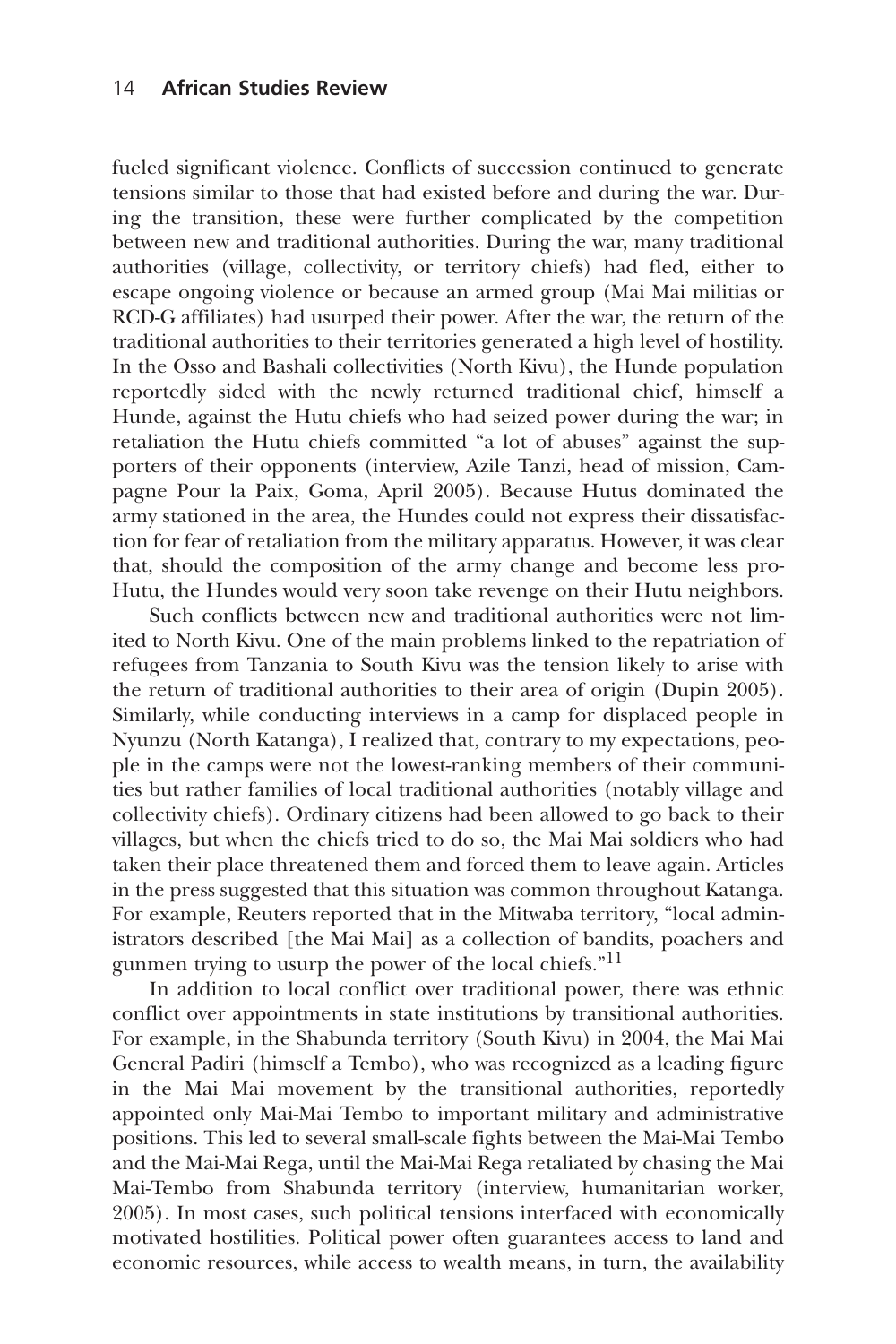of resources to buy arms and reward troops and to secure political power. In particular, the land problems that had led to massive local violence before and during the war remained salient in the eastern Congo and often constituted the grassroots dimension of local conflicts (MONUC  $2004$ ).<sup>12</sup>

In South Kivu, land issues were usually the most important source of conflict in rural areas (humanitarian workers, 2006) and further problems were expected with the return of refugees (interview with Prof. Mugangu, Bukavu, July 26, 2006). In North Kivu, land problems were "the main source of local conflicts" in Masisi (Vatn 2005) and an important source of tension between RCD-G and Mai Mai groups stationed in Walikale in early 2004 (informal communication, humanitarian aid worker, June 2004). In North Katanga, the Bembes reportedly attempted to take over land in Holoholo and Kalanga areas. Local tensions over land sometimes erupted into open fighting, such as in Walikale (North Kivu) in June 2004, Bwerema (South Kivu) in December 2004, and Katogota (South Kivu) in November 2005 (International Crisis Group 2005:14; author's interviews and review of press articles, 2004–6). They also greatly impeded the peaceful return of refugees and displaced persons because those in control of the land after the war threatened to use force to avoid giving it up.

Competition for the control of natural resources also remained a major cause of local conflict in the Kivus and North Katanga. In 2005, the U.N. Office for the Coordination of Humanitarian Affairs claimed that the control of mineral resources was becoming the driving force of the Mai Mai phenomenon. In North Katanga, most of the Mai Mai chiefs had regrouped around the gold mines and were striving to control them. In Nyunzu, for example, violence took place mostly around the gold mines of the northern part of the territory. All of the armed groups based in the Kivus also used violence to access the mining resources of the provinces. For example, in Shabunda (South Kivu), the vice president of the Shabunda section of the Civil Society reported that "the armed forces" pitted against each other the persons who had legal claims on mineral-rich areas (interview, Buka Pole Pole, Shabunda, April 2005). When the tensions reached an alarming level and erupted in localized violence, armed forces usually intervened to disarm people and confiscate their exploitation rights. Then the armed forces would either exploit the concessions themselves or hand them over to a third party. Provincial and national commanders were reportedly bribed into looking the other way.

Finally, the need to find means of survival, which had pushed many civilians to enroll in militias during the war (Van Acker & Vlassenroot 2000), remained salient during the transition. Before the war, most of the Congolese population had faced massive poverty and unemployment. In the east, this situation deteriorated further during the war. Children and teenagers who had grown up during the war had not received proper schooling and thus were not well-prepared for pursuing peaceful and pro-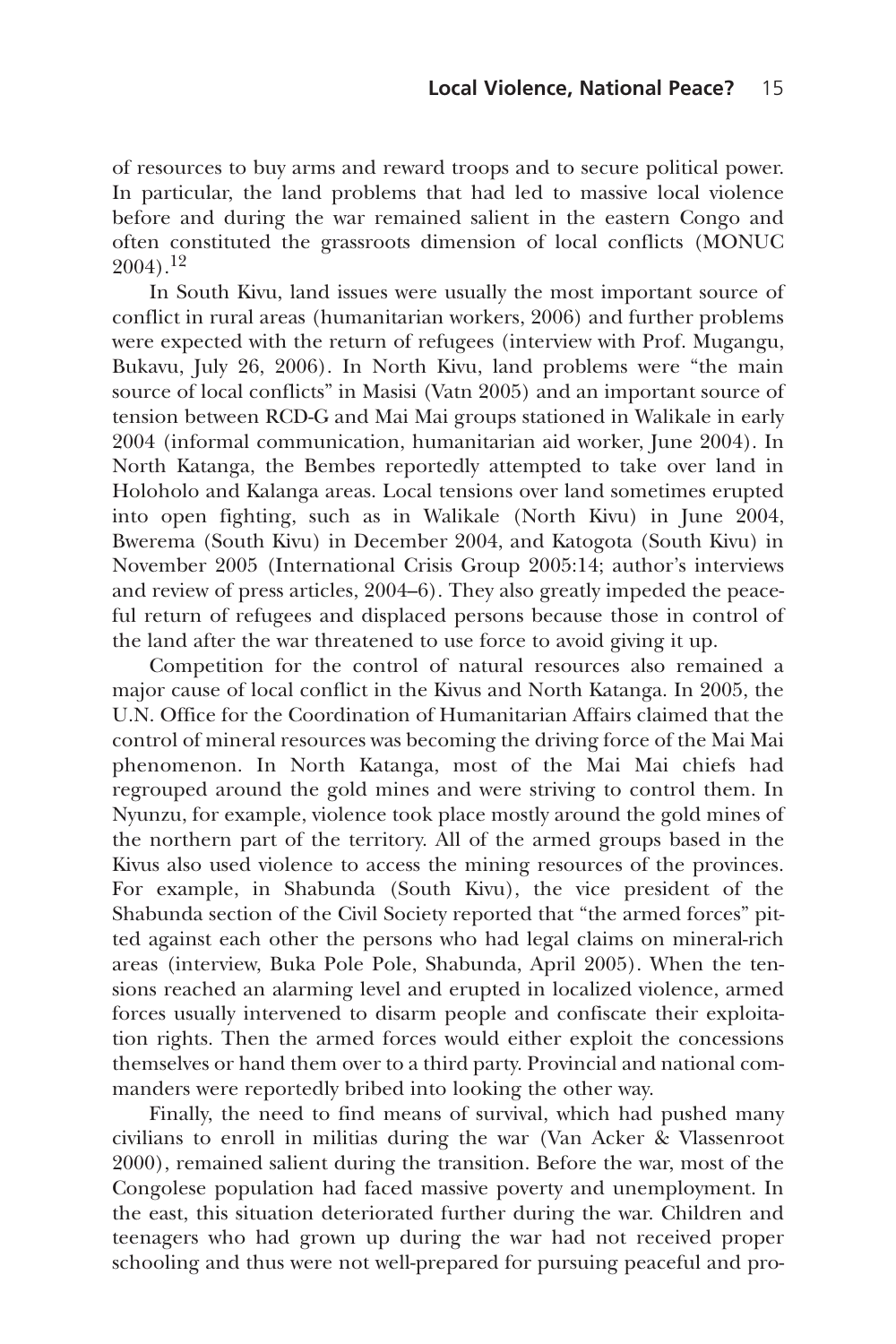ductive activities. Land remained scarce, so young people could not easily acquire fields for farming, and the economic and development infrastructure was nonexistent. Outside intervention in the east continued to focus on humanitarian issues, and very few development projects were funded in the eastern provinces. In this context, being part of a militia remained the most profitable option. The continuing insecurity enabled Mai Mai militiamen to set up checkpoints and demand "tolls" from anyone who came through, and to make money "through looting, rackets, and blackmail."<sup>13</sup>

#### *Local Dimensions of the FDLR Problem*

These economic and political issues often motivated local alliances with the FDLR. Given the number of atrocities for which the FDLR is responsible, its leaders' claims that their troops were often well integrated in the Kivus may have sounded like mere propaganda. However, the FDLR did benefit from the support of many local strongmen. The Mai Mai, their allies of the war period, often continued to collaborate with them in both Kivus during the transition. For example, in Fizzi, Mai Mai leaders reportedly hid FDLR combatants (interview, Congolese civilian, South Kivu, May 2004). In Walungu, some groups like the Rasta included both FDLR and Mai Mai soldiers. In Lemera (a Mai Mai–controlled zone near Uvira) on market day, one had to go through both Mai Mai and FDLR checkpoints before reaching the market itself, which reportedly swarmed with armed FDLR combatants (informal communications, humanitarian workers, 2005–6). In North Kivu, the FDLR reportedly collaborated with some Mai Mai groups, which enlisted them in their factional fighting against other Mai Mai groups.

During the transition, the FDLR even enrolled new allies: FARDC soldiers originally from Bemba's or Kabila's forces. A U.N. official working with the FDLR (interviewed in 2005) reported that these Congolese soldiers were "afraid of the FDLR" and therefore refused to attack them. Because they also were not paid and were poorly disciplined, they were easily bribed by the FDLR into assisting them in taxing and looting the Congolese population. In Shabunda territory, for example, the FDLR (based in the northern part of the territory, near Kalolo) were reportedly on very good terms with the FARDC brigades that were supposed to prevent them from raiding the local population. FDLR families peacefully cultivated their fields and regularly sold their products to the local market. Similar situations existed in the South Kivu territories of Kilembwe and Lemera (informal communications, humanitarian workers, 2004–6).

In addition to armed forces, local administrative authorities in places such as South Kivu and the Lubero and Walikale territories (North Kivu) also collaborated with the FDLR.<sup>14</sup> In these latter two areas, the authorities of the RCD-Kisangani/Liberation Movement (RCD-K/ML) largely tolerated the presence of FDLR members, provided they refrained from raping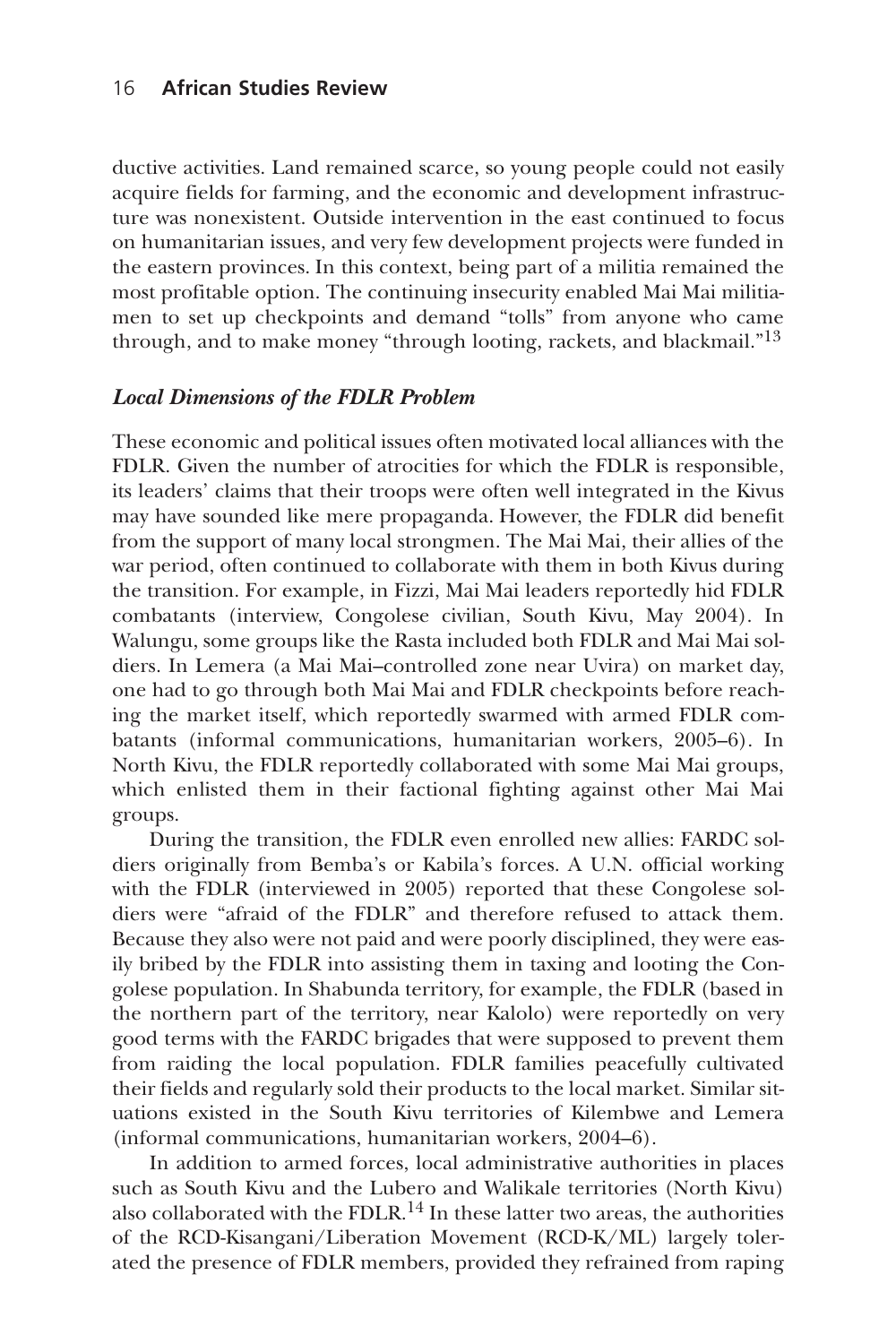and killing while they looted villages (humanitarian worker, 2005). In other areas, notably in Walikale, Rutchuru, Lemera, and Kilembwe, Congolese inhabitants reportedly accepted the FDLR living on their territory as long as they refrained from harassment (author's interviews, 2004–6; Willame, personal communication based on a discussion with a MONUC official, 2005).

The presence of FDLR in the Congo, which usually has been presented as a national or regional problem, was thus very much grounded in local dynamics, which reinforced national and regional interaction. Local alliances were key to perpetuating the FDLR presence on Congolese territory and the violence associated with it. To a high ranking R-FDLR official (2005), Rwandan Hutu refugees "would not have been able to survive" without the good relationships they had developed with the local population. FDLR groups were too small and too divided internally; they could not have remained on Congolese territory if they had been required to survive on their own while fighting back all Congolese military forces. On the contrary, support by local armed groups enabled the Rwandan combatants to recruit allies, to fight their opponents, and to hide from the FARDC (usually RCD-G) and MONUC troops determined to attack them. That local authorities tolerated the FDLR on mining territories also enabled the Rwandan militias to find the economic resources they needed to buy arms and continue fighting.<sup>15</sup> Moreover, this local collaboration enhanced the quality of life for the FDLR on Congolese territory and therefore diminished their incentives to peaceably return to Rwanda.16 Support by local authorities, local forces, and sometimes local populations allowed FDLR forces to live near Congolese villages. In selected places such as Rutchuru, Shabunda, and Kilembwe, this enabled FDLR families to trade goods and services with the surrounding population. In other places, it provided the FDLR with the opportunity to live off the surrounding Congolese population through looting. Kidnappings, rapes, tortures, and massacres accompanied their raids on Congolese villages.

#### *Local Dimensions of the Rwandophone Issue*

Contrary to a commonly held belief, the problem of the Rwandophone minority status, which had the potential of jeopardizing the regional and national peace settlements, also carried distinctively local stakes. Before the war, the Rwandophone problem was rooted in local conflicts around land and traditional power (Mamdani 2001; Willame 1997). During the transition, Rwandophones' claims on traditional political power—and their associated claims on land—continued to fuel anti-Rwandophone sentiments and to generate violence. Tensions were especially high in provinces where the Rwandophones constituted the largest ethnic group, as in Masisi, where they successfully managed to "prevent other groups from accessing . . . power" (Batahabi Bushoki, conference, City University of New York,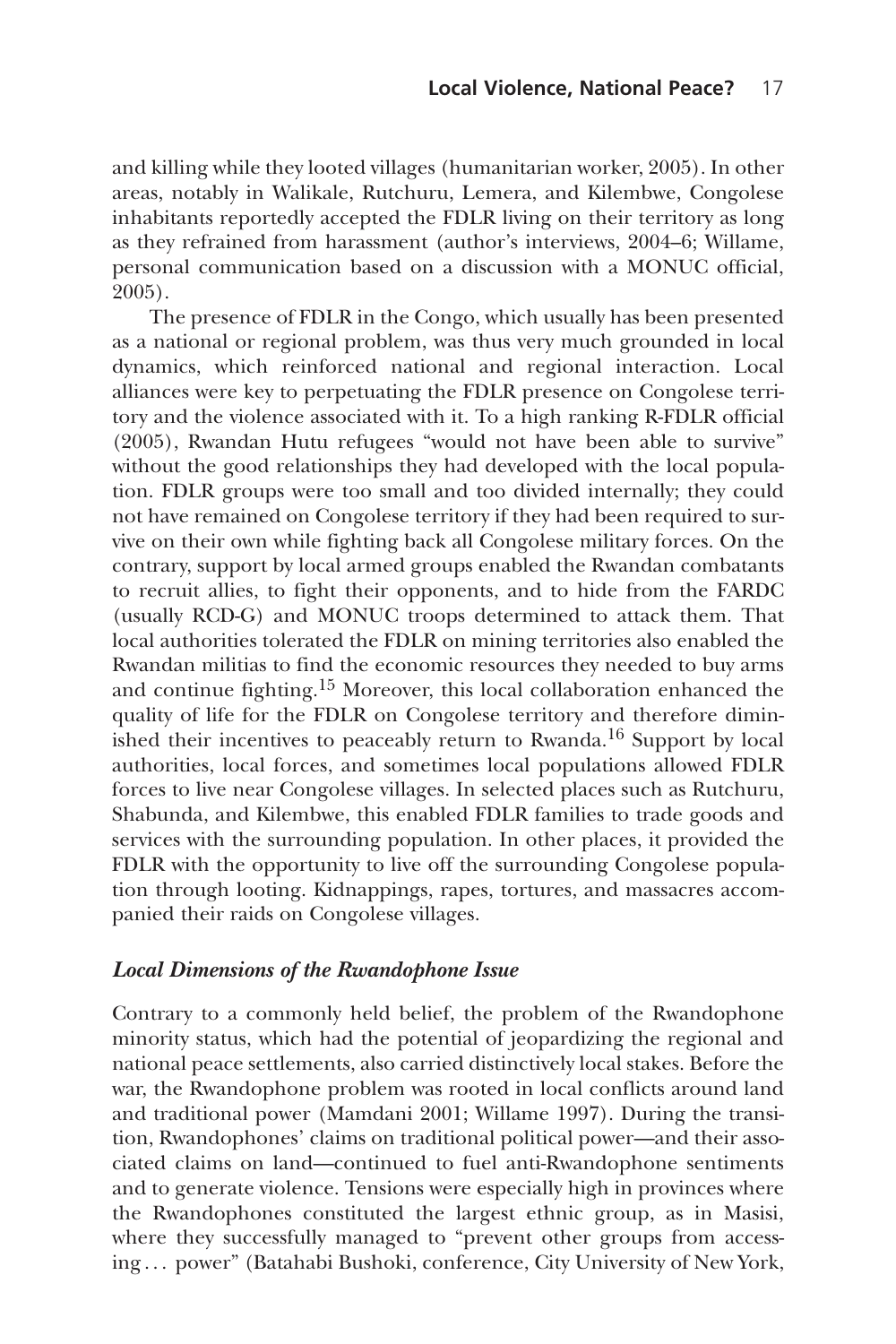May 19, 2005). In South Kivu, where Rwandophones were a minority in all territories, their claim of entitlement to traditional representation also met with large resistance. There, the reason was that during the war the RCD-G had carved up a few territories such as Minembwe where Banyamulenges were the majority and could therefore rule the area. During the transition the Banyamulenges refused to abide by the requests of the "indigenous" communities to return to the prewar territorial arrangements.

All throughout South Kivu, these political and economic motivations were multiplied exponentially by the departure of Banyamulenges from Uvira and Bukavu in June 2004, after fighting took place there between Rwandophone and FARDC troops. Those who fled vacated the high positions and nice houses they had acquired during the war. "Indigenous" Congolese took over these jobs and houses, refused to restore them to the Banyamulenges who returned in late 2004, and tried to discourage the refugees from coming back and threatening their new wealth and authority (Dupin 2005; interview, NGO official, South Kivu, spring 2005). Given these local political and economic stakes, the return of the Banyamulenges who had fled generated many incidents of violence in 2004 and 2005. The most publicized one took place in September 2004 when, after 160 Banyamulenge refugees (mostly women and children) were massacred in a refugee camp in Gatumba (Burundi), hundreds of Banyamulenge refugees tried to return to the Congo from Burundi. They were blocked at the border for several days and obliged to stay in the "neutral zone" between the two countries. The first group that succeeded in reentering the Congo was stoned by an angry mob that reportedly had been organized by local authorities (interview, NGO official, South Kivu, spring 2005). After that incident, a few Banyamulenges trickled back into South Kivu, but many stayed in Burundi for over a year, afraid to go back.

# **Interaction between Local, National, and Regional Motivations: Understanding the Joint Production of Violence**

During the transition, then, just as during the war, local violence was motivated not only by top-down causes (regional or national) but also by bottom-up agendas.<sup>17</sup> This section illuminates the interaction among regional, national, and local dimensions of violence in two provinces: North Kivu, where national and regional master cleavages apparently caused most of the conflict, and South Kivu, where local agendas were more influential than national and regional issues in generating conflict.<sup>18</sup>

#### *North Kivu: Master Cleavages and Local Alliances*

During the transition, North Kivu (see Figure 1) was marred by the combination of tensions among its eight ethnic communities—mostly caused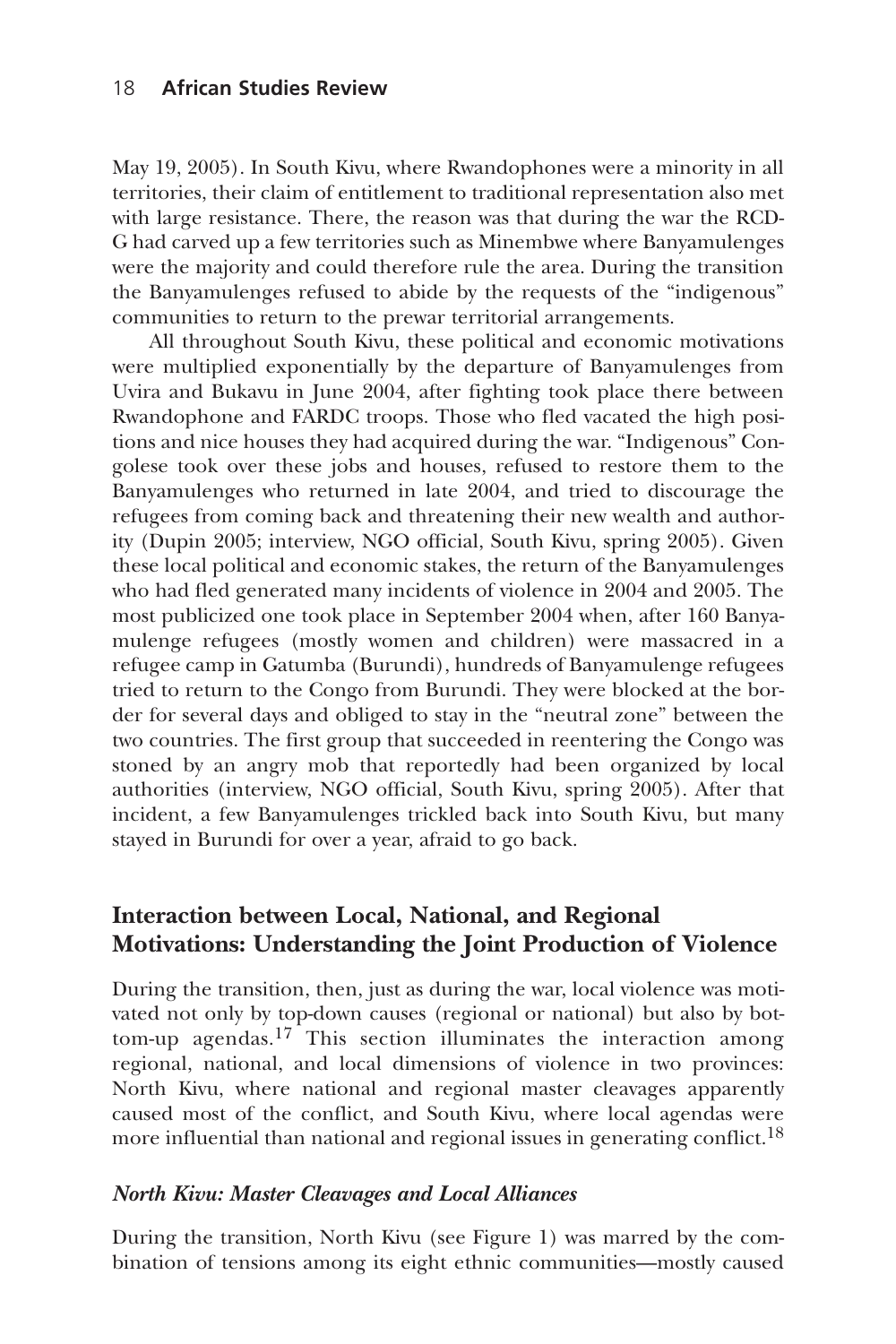by land and citizenship issues—and by conflicts between the five armed groups present in the province (RCD-G, RCD-K/ML and government forces, FDLR, Mai Mai, and local defense forces). Most sources have characterized the violence in terms of the master ethnic cleavage (Rwandophones versus other ethnic communities) neatly superimposed, and running along the same dividing line, as the political cleavage (Kabila versus RCD-G).

After large-scale fighting took place around Bukavu in June 2004 and the RCD-G lost control of the South Kivu province, and while the political struggle between Kabila and the RCD-G continued unabated throughout the whole Congo (in particular in Kinshasa), the military conflict between these two enemies continued in one last place: North Kivu. The "Petit Nord" (the southern part of North Kivu, behind the former RCD-K/ML front line) remained the last stronghold of the RCD-G. The former rebel movement maintained absolute control there. In violation of one of the rules of the transition, both the governor (Eugene Seruphuli) and the regional military commanders (first General Obedie, then General Amisi) were RCD-G officials. Up until 2006, FARDC rank and file were not enlisted from each component but instead were exclusively former RCD-G soldiers. They were supported by the three-thousand-strong Local Defense Forces, a predominantly Hutu militia that North Kivu Governor Seruphuli created during the war and that Rwandan forces trained. North Kivu still had its own "financial coordinator" (a sort of finance minister). Its tax services still reported to Goma and not to their theoretical superiors in Kinshasa. Its revenues remained in the province instead of going to the capital. In addition, pro-RCD-G communities continued to hold the economic and social power of the province. As a result, from the Bukavu crisis onward, national politicians—except for those belonging to the RCD-G—thought of North Kivu as the exception: the province least integrated into the transition process and the last holdout, the place Kabila needed to take control of in order to unify the rest of the country. The regional dimension was also present—although less so than during the wars. Rwanda reportedly supported the RCD-G with its financial, military, and political might, and engaged in fighting against the Nandes, Mai Mai, and FDLR alongside RCD-G troops (author's interviews, 2004–5; author's review of press articles 2003–6; Global Witness 2005:26).

The Kabila government's strength in its struggle against the RCD-G in North Kivu came in large part from the allies it had there: the RCD-K/ML, which kept the RCD-G busy on the northern front (along the same front line as during the war); and the Mai Mai, which fought against the RCD-G from within its area of control. During the transition, both of these allies were anti-RCD-G for provincial and local reasons rather than because of any convictions about the master conflict between Kabila and the RCD-G. Indeed, since colonization, North Kivu had progressively seen a strong polarization between its two most populous ethnic groups, the Banyarwan-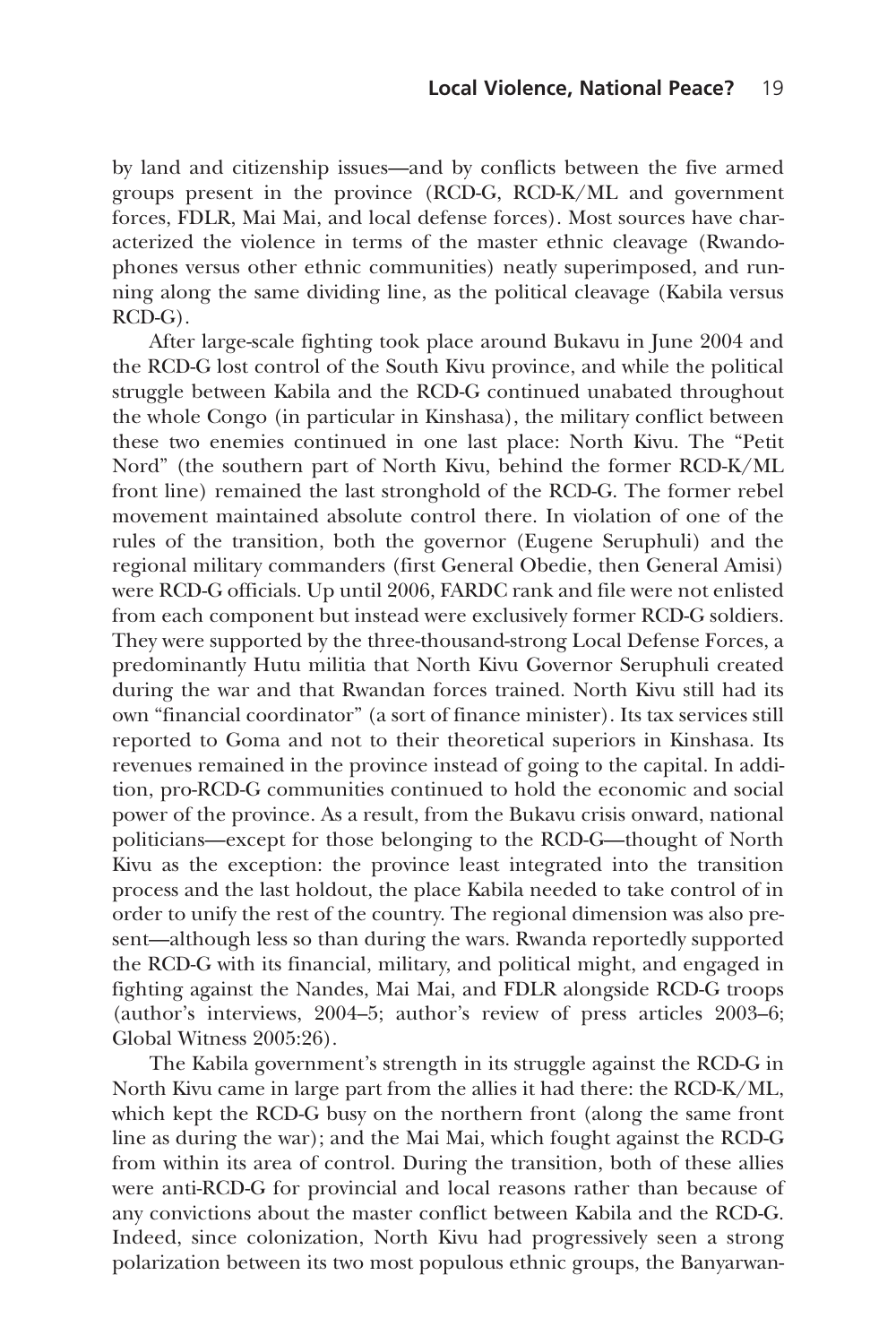



das and the Nandes, over the control of the province (Willame 1997). During the war, the elites of these competing ethnic groups each controlled half of the province and allied themselves with different warring parties the RCD-K/ML and Kabila for the Nandes, the RCD-G for the Banyarwandas. During the first months of the transition, the antagonism had reached such a point that the Banyarwandas and Nandes suspected each other of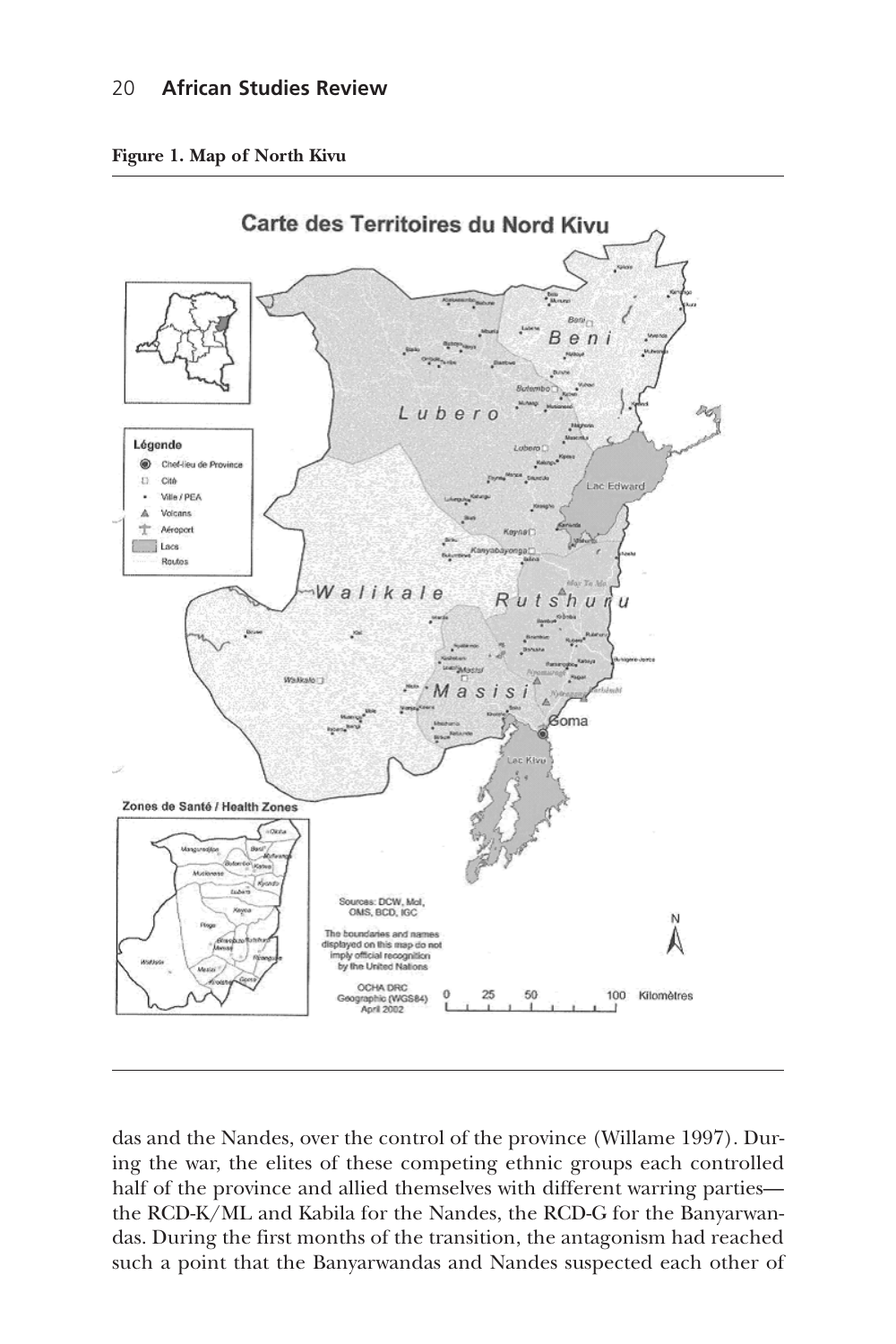harboring plans to eradicate the other (Bushoki 2005; MONUC 2004). In May 2004, the province was finally reunified administratively and put under the leadership of Eugene Seruphuli. However, this did not assuage the tensions between Banyarwandas and Nandes. On the contrary, members of non-Rwandophone ethnic groups living in Goma complained that the RCD-G's rule had a strong ethnic flavor, and it continued to be associated with Banyarwanda domination (Tanzi 2005). The "indigenous" ethnic groups deplored the fact that Rwandophones, as during the war, continued to occupy all political, military, and business positions of authority in the province. RCD-G soldiers continued to provide day-to-day protection to Banyarwanda groups in North Kivu, and RCD-G politicians continued to advocate for their cause nationally. As a result, up until the end of the transition, Nande Mai Mai groups remained extremely active in the "Grand Nord" for fear of a potential Banyarwanda invasion from the south. Despite administrative reunification, the front line between RCD-G and RCD-K/ML forces (allied with Rwanda's and Kabila's troops, respectively) remained active. Numerous skirmishes took place there in 2004, 2005, and 2006, and they erupted in a large-scale confrontation around Kanyabayonga in December 2004.

In addition, Kabila could also count on local tensions between "indigenous" and Rwandophone communities to recruit local allies, both political (as in the Civil Society party) and military (as in the Mai Mai militias) to fight against the RCD-G. For example, in Masisi and Rutchuru, Civil Society representatives and local militias had two reasons for fighting against anything perceived as part of a Rwandophone movement (MONUC 2004). First, the Hundes and the Nyangas felt that they were the only communities with a rightful claim on traditional (and political) representation. Although the Hutus were the majority population of the Masisi territory and demanded the right to adequate representation at the political and traditional levels, the Hundes and Nyangas saw them as "immigrants" who had arrived during the colonization or after independence and therefore had no legal claim on traditional power. As explored above, this led to major tensions regarding who could be named chief of a village or a collectivity, such as in the Osso and Bashili collectivities.

Second, Rwandophones (mostly Tutsis) owned about 80 percent of the land as a result of transactions they had made under Mobutu. However, the Hundes and the Nyangas claimed that the land was traditionally theirs: Mobutu should not have been allowed to sell it because it belonged to traditional authorities. The issue of land ownership was further complicated by the fact that many Tutsis had fled Masisi in the 1990s to escape the ongoing massacres, and either had abandoned their land or sold it at an artificially low price. When they came back after the 1996 and 1998 wars, they found their lands occupied and reportedly took all of it back, by force if necessary, including the land that had been sold legitimately (Tanzi 2005).

These local antagonisms over political and economic issues were car-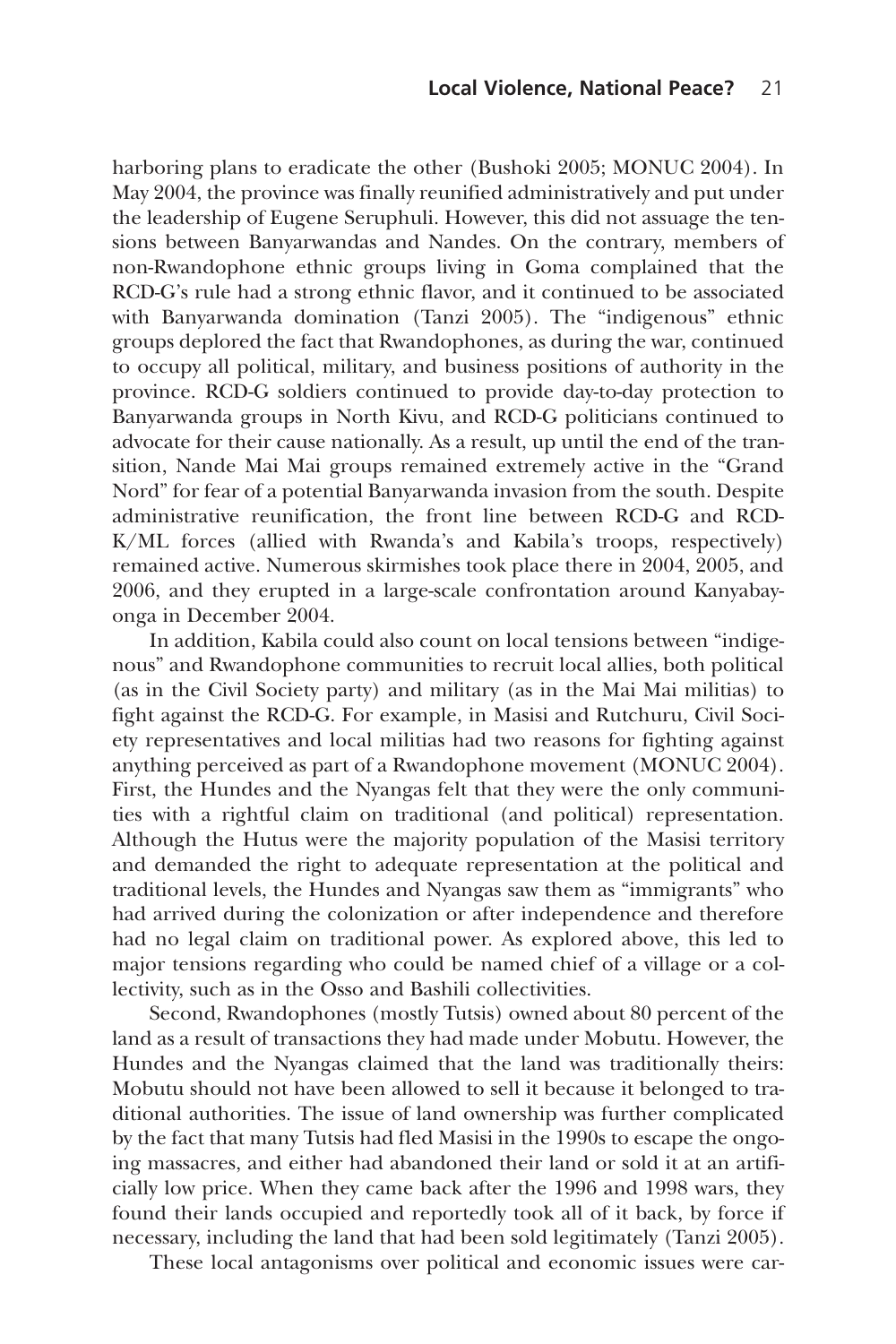ried onto the military stage, particularly the conflict between the Mai Mai (allied with FDLR) and both the Local Defense Forces and the RCD-G. The Mai Mai represented the "indigenous" communities, whereas the RCD-G and Local Defense Forces were accused of siding with the Hutus and the Tutsis (Tanzi 2005). Fighting became more frequent and more violent after the 2004 Bukavu crisis, which generated a complete breakdown of trust between the RCD-G and the Mai Mai. In October 2004, the situation in Masisi became so tense that there was once again a real front line within the province, with both groups committing abuses against people crossing to the other side.

Local agendas regarding traditional power or land, which led to hostilities at the provincial (Nandes versus Rwandophones) and village (Hutus or Tutsis versus other communities) levels, were therefore as influential as national and regional cleavages in generating violence. However, local conflicts were easily reinterpreted in light of the ethnic and political cleavages, and thus North Kivu politics appeared to be dominated by these master cleavages. In contrast, in South Kivu, after the Bukavu crisis, the master cleavages carried much less weight and the local agendas could hardly be interpreted in light of them.

## *South Kivu: Local Agendas and National Involvement*

Up until the Bukavu crisis, the dynamics in South Kivu were similar to those in North Kivu, apparently articulated around the RCD-G versus Kabila political cleavage and the Banyamulenge versus other communities ethnic cleavage. The Bukavu crisis marked the disappearance of both master narratives from South Kivu politics. RCD-G troops were utterly defeated—most of them retreated to North Kivu or Rwanda and a few were integrated within the FARDC—and RCD-G authorities lost administrative control of the province. The Rwandophone population fled to North Kivu, Burundi, or to the Banyamulenge rural stronghold in the high plateaus, and only the tensions around their potential return remained. And yet the disappearance of the political and ethnic cleavages resulted in a South Kivu that was far from pacified. In 2005, for example, the 200-kilometer road from Kamanyola (beginning on the Ruzizi plain, at the border with Rwanda see Figure 2) to Fizzi crossed over the territory of twelve different armed groups and bordered the territory of four other militias, some of which were allied with foreign rebel groups. All these soldiers continued to commit abuses against the Congolese population, while the presence of RCD-G, Mai Mai, Banyamulenge, and FDLR armed groups transformed the province into a powder keg.

The reason that South Kivu continued to be fragmented despite the quasi-disappearance of the national and regional sources of violence was that many local conflicts remained unresolved. Antagonisms revolved around the leadership of specific militias (as between General Dunia and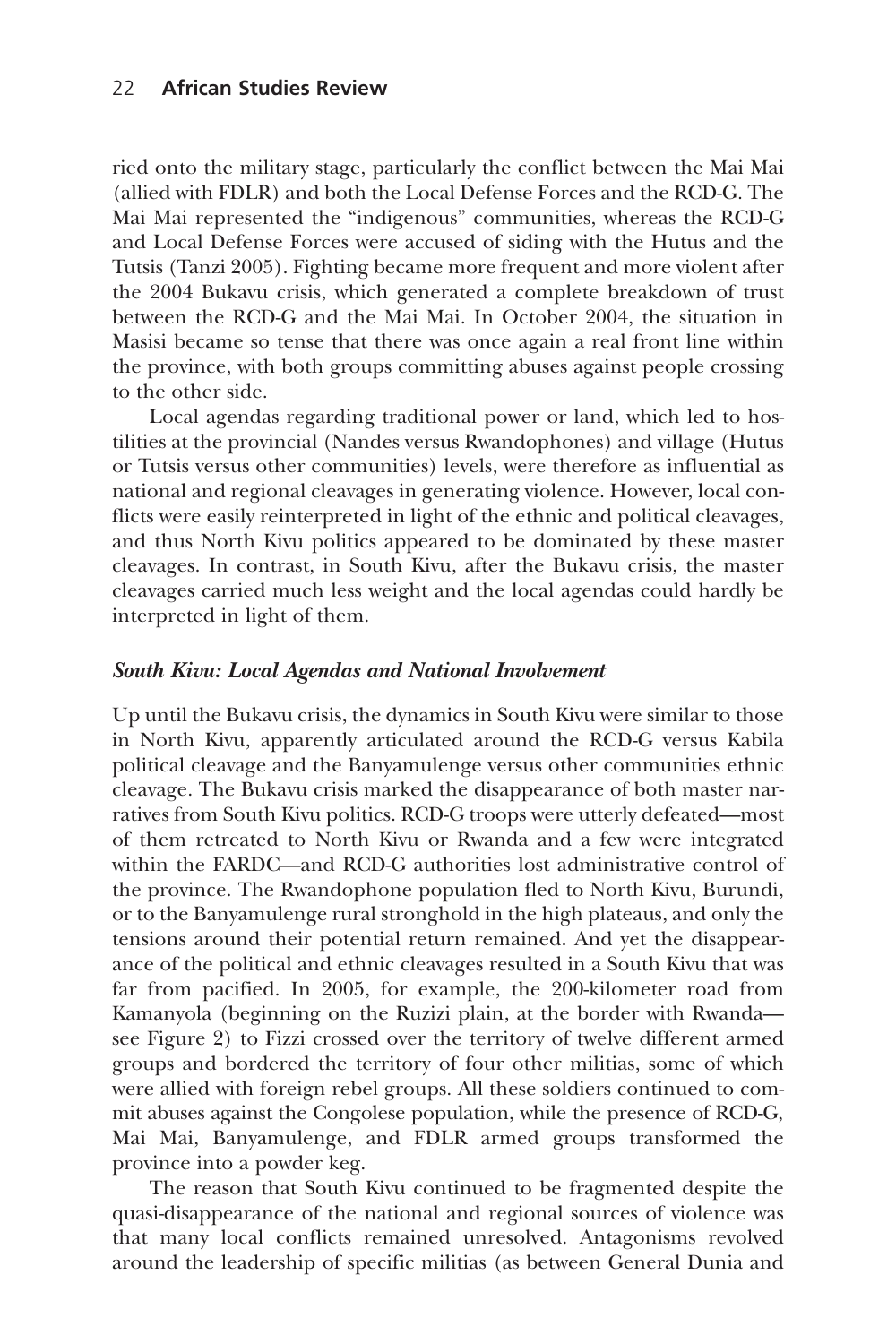



Colonel Nguvu); disagreement over who could control the political and economic resources won by the group; opposing claims on land, mining sites, and traditional and administrative positions; ethnic tensions (Bembes versus Banyamulenges and Buyus, Tembos versus Shis, Fuleros/Baviras versus Banyamulenges, Shis versus Regas); and clan tensions (among the three main Shi subgroups, among Bembe clans, among Banyamulenge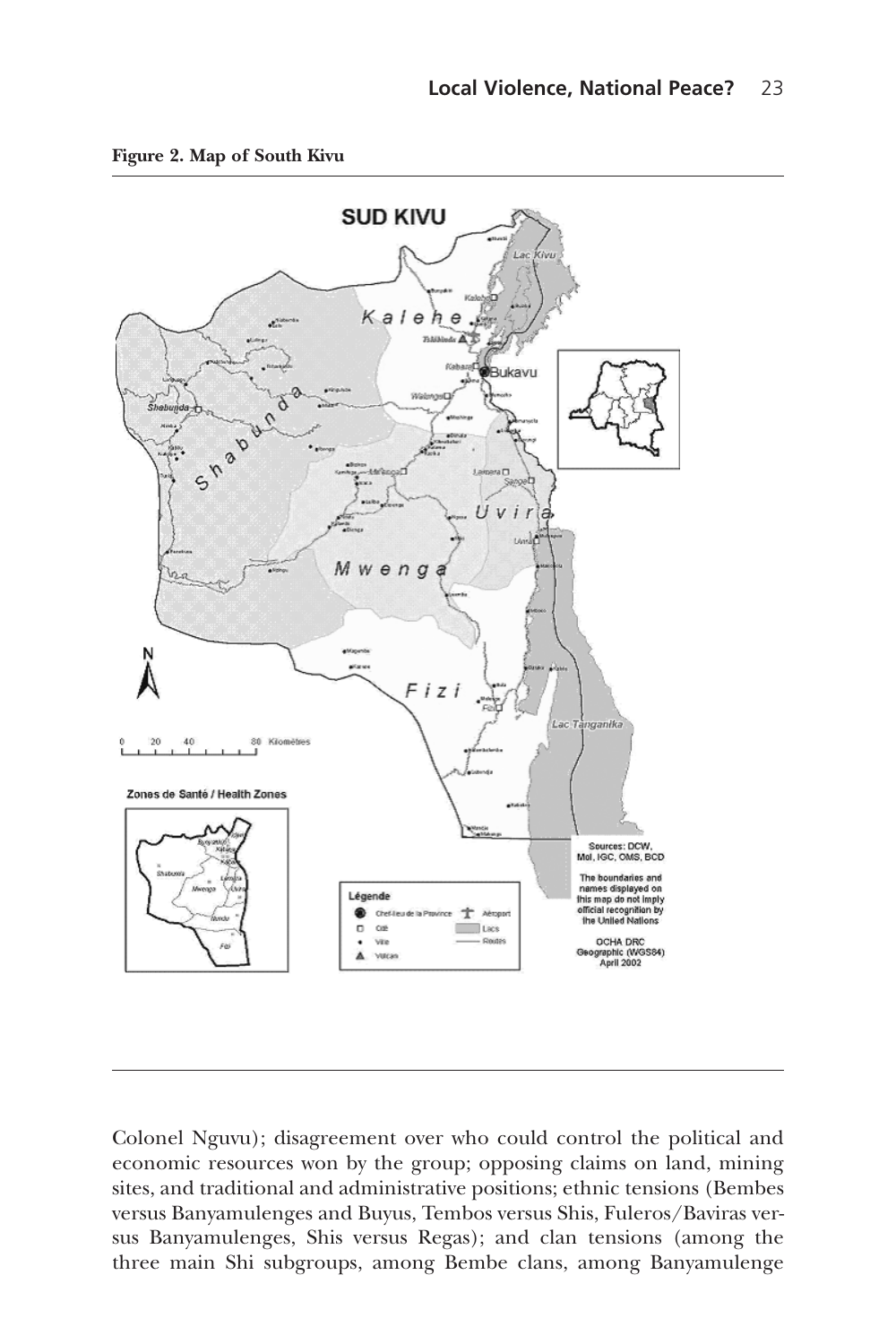clans). As a result, Mai Mai militias continued their armed struggle despite the fact that, by the summer of 2004, almost all of them had been officially integrated into the FARDC.

The Mai Mai continued to ally itself with national and regional actors, but to a much lesser extent than in the past. Many Mai Mai militias continued to rely on regional rebel armed groups. This partnership remained mutually beneficial: it provided the Mai Mai with additional fighters while it gave foreign armed groups the local support they needed to stay on Congolese territory. However, one of the master cleavages, the regional confrontation, had lost most of the weight it had carried during the war. Now that foreign armies had mostly withdrawn, Rwandan and Burundian rebel groups did not need to use violence to fight back the Rwandan or Burundian state armies. On the contrary, as shown above, foreign militias used violence to assert their control over land and mining sites or to secure the money and goods they needed to survive.

Most Mai Mai militias stationed in the Kivus also abandoned their previous alliance with Kabila: after the Bukavu crisis, siding with Kabila would not have enabled them to further their local interests.19 Indeed Kabila needed to extend the Transitional Government's authority in the province, which involved imposing legitimate state and traditional authorities (often non-Mai Mai chiefs), providing security (notably by imposing strict control over all armed groups), and ending the conditions of impunity under which the Mai Mai's power had operated. In 2005, the rupture between the Mai Mai and Kabila became increasingly clear. Mai Mai administrative authorities often refused to obey government instructions that clashed with their own interests. Similarly, many Mai Mai officers refused to obey their superiors in the tenth military region, in particular General Mbuza Mabe. This rupture led to fighting between different factions of the FARDC (i.e., Mai Mai versus government-affiliated factions), such as in Kabare in late January 2005. This conflict abated in 2006, but it seemed more a pause in the trend of mounting tensions than a real settlement: conflicts were frozen until the upcoming local and national elections, with most groups waiting to see if their claims could be satisfied peacefully or if they had to resume fighting.

There was no Mai Mai hierarchy controlling any of these militias, either nationally or even within one city. For example, in Uvira, there was no unitary command controlling the five different armed groups present after June 2004 (interview, Congolese peace builder, Uvira, spring 2005). Throughout South Kivu, each militia was further divided into subgroups and subfactions to such a point that many brigade commanders could not seem to control their battalion commanders (Dupin 2005). Mai Mai militias were thus micro-local armed groups that withheld enduring allegiance to national or regional actors.

Thus, since the Bukavu crisis, local agendas have seemed to be the determining factors generating violence in South Kivu. It is true that prob-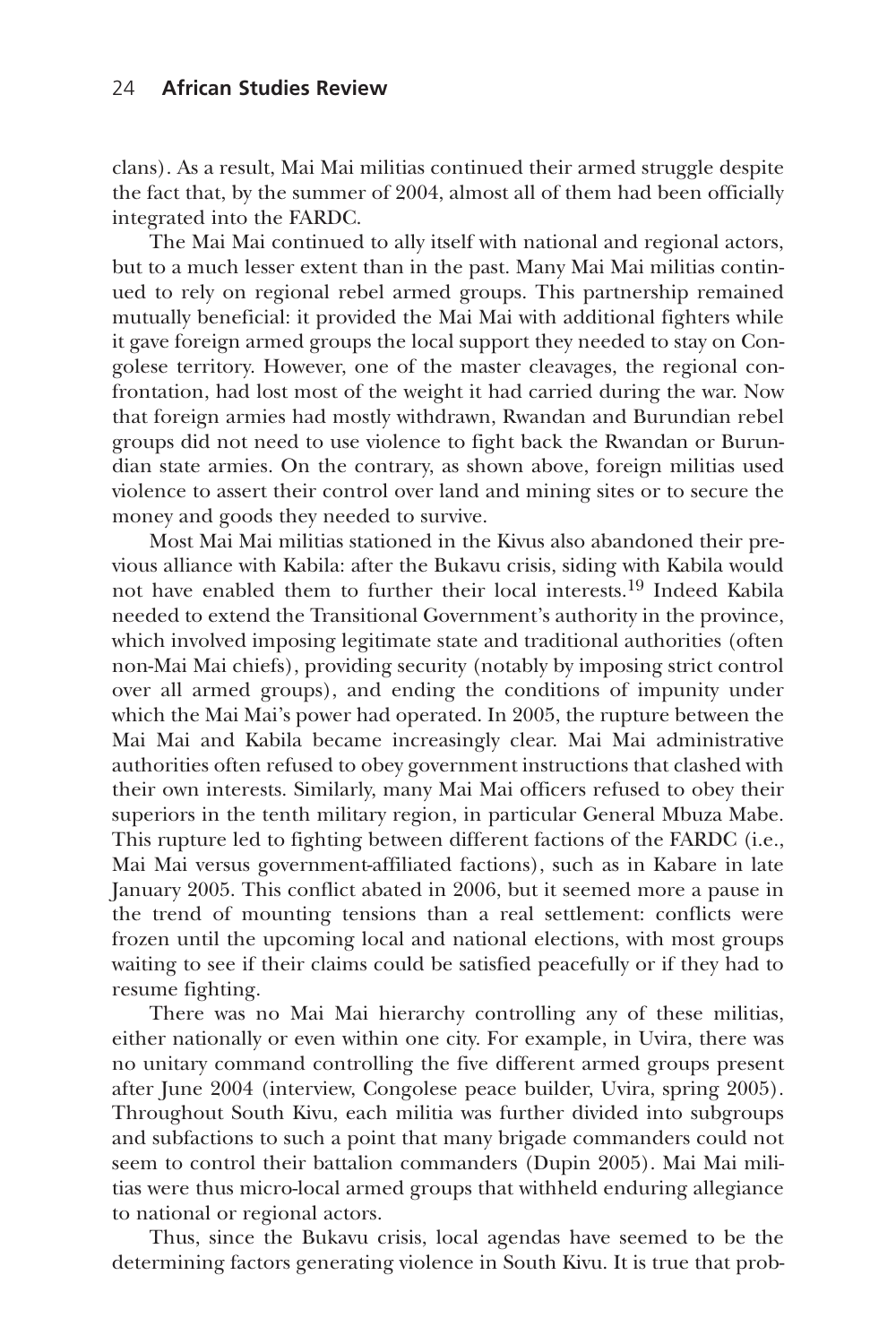lems caused by the return of the Banyamulenges and the continued FDLR presence in the east could be interpreted with reference to national or regional cleavages. However, both issues have very strong local dimensions. In addition, the major source of tension in 2004 and 2005 was linked to the insubordination of Mai Mai militias (which, in turn, determined their alliance with FDLR forces), and this insubordination stemmed from purely local causes.

# **Conclusion**

My analysis suggests that peace builders involved in the Congolese transition should have addressed local violence for two main reasins. First, the humanitarian cost of local antagonisms that turned violent was staggering. Second, the neglect of local issues could lead only to incomplete and unsustainable peace settlements. Local manifestations of violence, although often related to national or regional struggles, were also precipitated by distinctively local problems. These included conflict over land, mineral resources, traditional power, local taxes, and the relative social status of specific groups and individuals. Even issues usually presented as regional questions (such as the FDLR problem) or national ones (such as ethnic tensions with Congolese Rwandophones) had significant local components, which fueled and reinforced the regional and national dimensions.

Local, national, and regional dimensions of violence remained closely interlinked in most of the eastern Congo. Local agendas provided national and regional actors with local allies, who were crucial in maintaining military control, continuing resource exploitation, and persecuting political or ethnic enemies. Local tensions could also jeopardize the national and regional reconciliation: for example, by motivating violence against the Rwandophone minority or allowing a strong FDLR presence in the Kivus. In addition, during the transition, some local conflicts became autonomous from the national and regional tracks, most notably in South Kivu and North Katanga. There local disputes over political power, economic resources (especially land and mining sites), and social status led to clashes that no national or regional actors could stop.

However, in combination with contextual and material constraints and with the major powers' lack of national interest in the Congo, the framing processes by which international peace builders understood the violence and the peace process resulted in a puzzling inattention to local violence (Autesserre 2006). Diplomats, U.N. staff, and some nongovernmental organizations focused their efforts on organizing national elections rather than on building peace at the local level. They portrayed local violence as a humanitarian problem and not as a political one, and each one assumed that the responsibility for working on local-level violence belonged to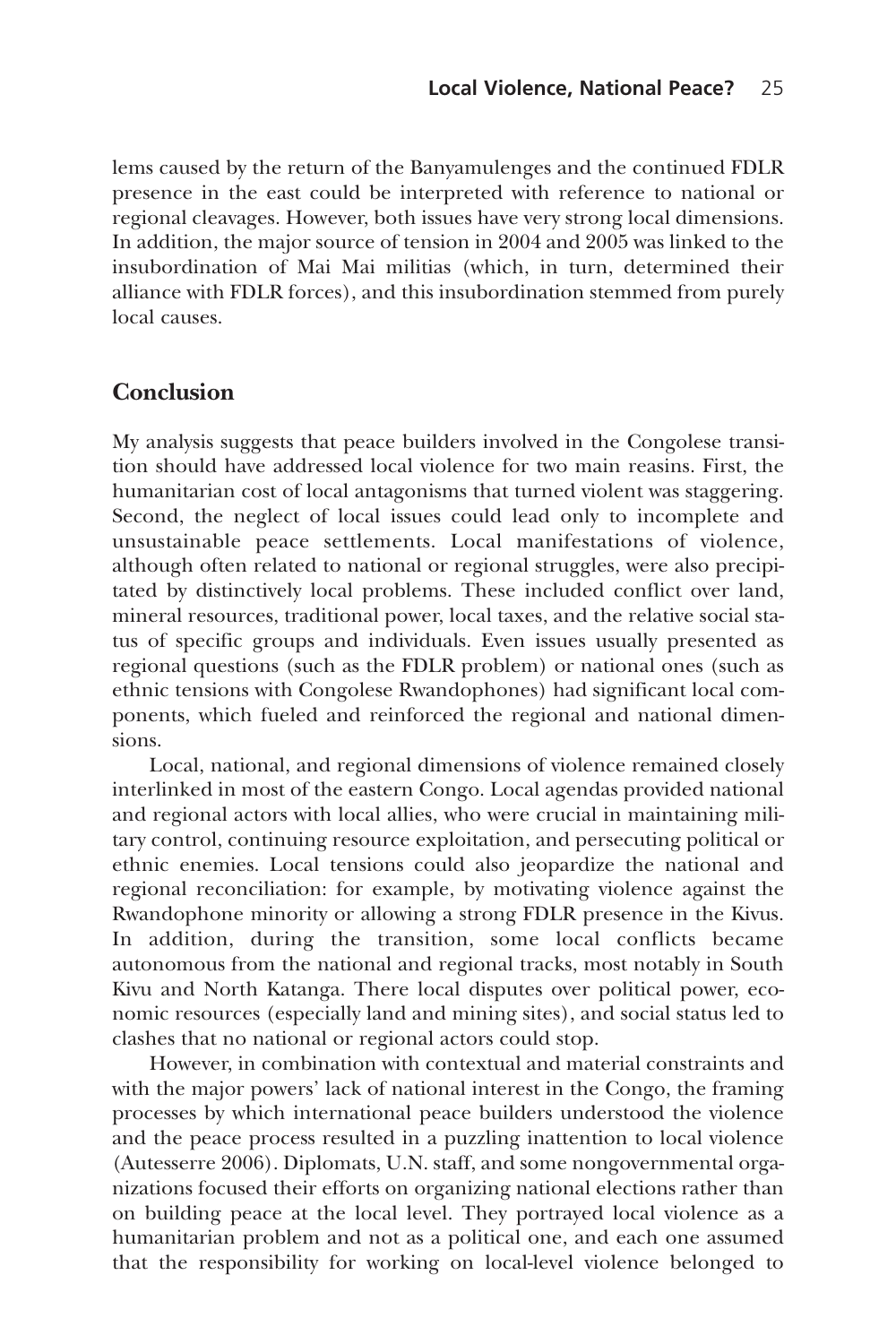someone else. The few organizations working at the local level focused on the Ituri district at the expense of other troubled areas. In the Kivus and North Katanga provinces they responded only to issues concerning the Rwandophone minority and virtually ignored the other causes of local violence.

# **Acknowledgments**

Thanks to Elisabeth Jean Wood, Timothy Mitchell, Jean-Claude Willame, Stephen John Stedman, Kevin Dunn, Philippe Rosen, the participants on the panel entitled "The Dynamics of Post-war and Peacekeeping" at the 2005 conference of the African Studies Association, and the participants in the Yale Workshop on Order, Conflict, and Violence for their helpful comments on various drafts of this article. I am also greatly indebted to the teams of Action Against Hunger–USA for their help during my fieldwork. Finally, my most heartfelt thanks go to my interviewees, who took time from their busy schedules to help me understand the microdynamics of violence in the Congo.

This research was financed by a Peace Scholar award from the United States Institute of Peace, two Mellon fellowships from the Inter-University Consortium on Security and Humanitarian Aid, and a four-year McCracken Fellowship from New York University. The views expressed in this article are mine alone and do not necessarily reflect the views of the U.S. Institute of Peace, the Mellon Foundation, New York University, or Action Against Hunger.

#### **References**

- Amnesty International. 2005. *Democratic Republic of Congo: Arming the East*. London: Amnesty International.
- Autesserre, Séverine. 2006. "Local Violence, International Indifference? Post-Conflict "Settlement" in the Eastern D.R. Congo (2003–2005). Ph.D. diss., New York University.
- Global Witness. 2005. *Under-Mining Peace. Tin: The Explosive Trade in Cassiterite in Eastern DRC*. Washington, D.C.: Global Witness.
- Human Rights Watch. 2004. *D.R. Congo: War Crimes in Bukavu*. Washington, D.C.: Human Rights Watch.
- Institute for Security Studies. 2004. *Growing Instability in the Kivus: Testing the DRC Transition to the Limits*. Pretoria: Institute for Security Studies.
- International Crisis Group. 2003. *The Kivus: The Forgotten Crucible of the Congo Conflict*. Brussels: International Crisis Group Africa Report Brussels.
	- \_\_\_\_\_\_\_. 2004. *Back to the Brink in the Congo*. Brussels: International Crisis Group Africa Briefing.
	- \_\_\_\_\_\_\_. 2005. *The Congo's Transition Is Failing: Crisis in the Kivus*. Brussels: International Crisis Group.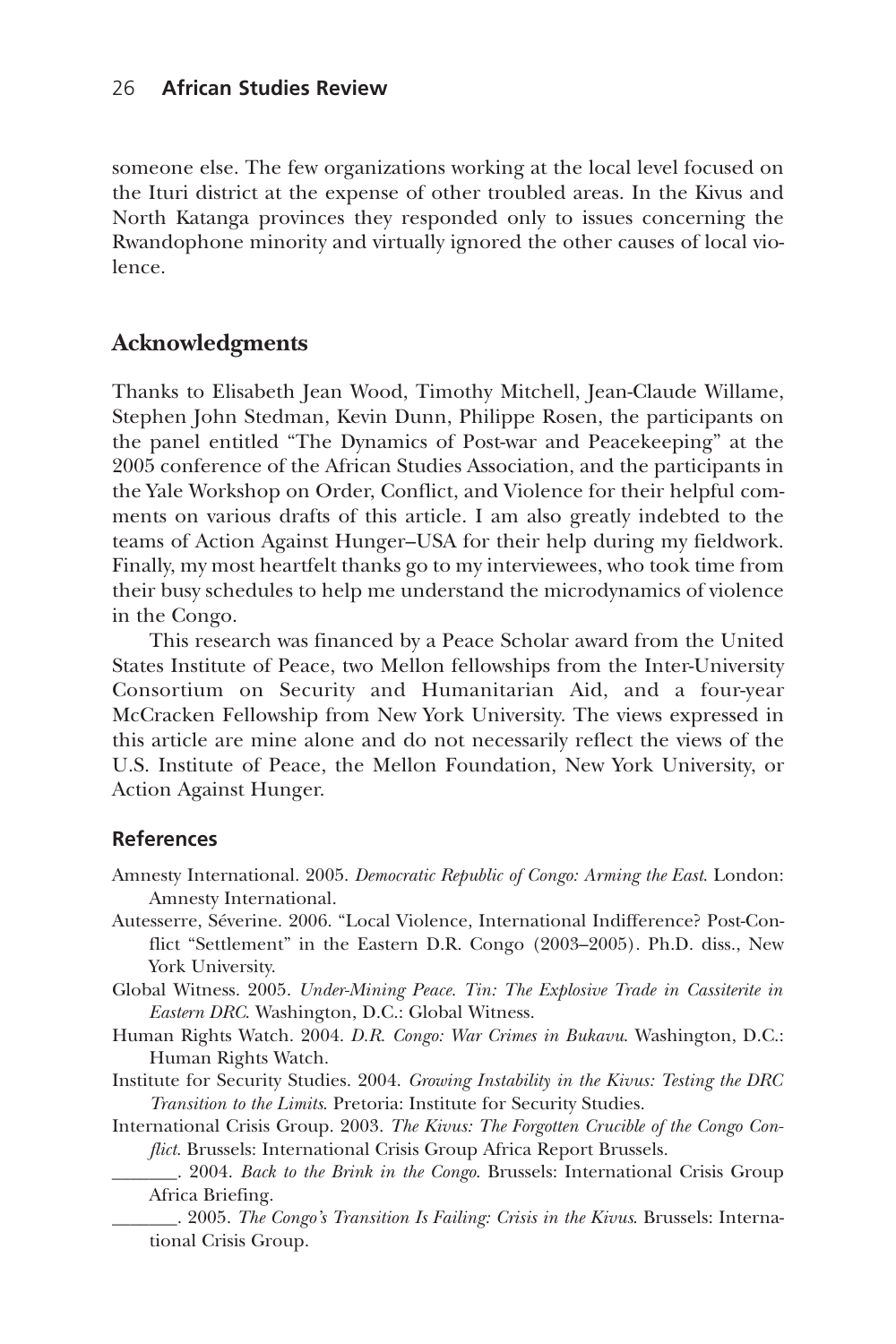- International Rescue Committee. 2004. *Mortality in the Democratic Republic of Congo: Results from a Nationwide Survey. Conducted April–July 2004*. New York: International Rescue Committee and Burnet Institute.
- Kalyvas, Stathis N. 2003. "The Ontology of 'Political Violence': Action and Identity in Civil Wars." *American Political Science Review* (1–3): 475–94.
	- \_\_\_\_\_\_\_. 2006. *The Logic of Violence in Civil War*. New York, Cambridge University Press.
- Mamdani, Mahmood. 2001. *When Victims Become Killers: Colonialism, Nativism, and the Genocide in Rwanda*. Princeton, N.J.: Princeton University Press.
- MONUC. 2004. "Kivu Strategy and Kivu Offices Action Plans." Kinshasa (D.R. Congo): United Nations
- Pourtier, Roland. 2004. *L'économie minière au Kivu et ses implications régionales (version provisoire*): *Rapport suite à une mssion au Nord Kivu, au Sud Kivu, et au Rwanda*. Paris: OCDE–Initiative for Central Africa/Initiative pour l'Afrique Central.
- Romkema, Hans. 2004. *Update on the DRC Transition: The Case of the Kivu Provinces*. Pretoria: Institute for Security Studies.
- Staibano, Carina. 2005. *Enhancing the U.N. Capacity.* Part 2: *The Democratic Republic of Congo: Enhancing U.N. Peacekeeping Capacity–Some Operational Aspects*. Department of Peace and Conflict Research, Uppsala University.
- Synergie Vie. 2004. *Mémoire Sur Les Entraves Au Rappatriement Des Groupes Armés Hutu Étrangers Dans Le Kivu*. Bukavu (D.R. Congo): Synergie Vie.
- U.N. Office for the Coordination of Humanitarian Affairs. 2003–6. *Monitoring De La Situation Humanitaire En RDC*. Kinshasa (D.R. Congo): U.N. Office for the Coordination of Humanitarian Aid.
	- \_\_\_\_\_\_\_. 2005. *Pour Ou Contre Les Civils: L'ambiguite Mayi Mayi*. Kinshasa (D.R. Congo): U.N. Office for the Coordination of Humanitarian Aid.
- U.N. Security Council (2004). *Report of the Secretary-General to the Security Council on the Arm Embargo in the Democratic Republic of Congo*. New York: United Nations.
	- \_\_\_\_\_\_\_. 2005a. *Nineteenth Report of the Secrétaire-Général on the United Organization Mission in the Democratic Republic of Congo*. New York: United Nations.
- \_\_\_\_\_\_\_. 2005b. *Report of the Secretary-General to the Security Council on the Arm Embargo in the Democratic Republic of Congo*. New York: United Nations.
	- \_\_\_\_\_\_\_. 2005c. *Resolution 1592 (2005)*. New York: United Nations.
	- \_\_\_\_\_\_\_. 2005d. *Seventeenth Report of the Secrétaire-Général on the United Organization Mission in the Democratic Republic of Congo*. New York: United Nations.
- \_\_\_\_\_\_\_. 2005e. *Sixteenth Report of the Secrétaire-Général on the United Organization Mission in the Democratic Republic of Congo*. New York: United Nations.
- Van Acker, Frank, and Koen Vlassenroot. 2000. "Youth and Conflict in Kivu: 'Komona Clair.'" *Journal of Humanitarian Assistance*. www.jha.ac.
- Van Hoyweghen, Saskia, and Koen Vlassenroot. 2000. "Ethnic Ideology and Conflict in South Saharian Africa: The Culture Clash Revisited." In Ruddy Doom and Jan F. J. Gorus, eds., *Politics of Identity and Economics of Conflict*. Brussels: VUB University Press.
- Vlassenroot, Koen. 2000. "The Promise of Ethnic Conflict: Militarization and Enclave Formation in South Kivu." In Didier Goyvaerts, *Conflict and Ethnicity in Central Africa*, 59–109. Tokyo: Institute for the Study of Languages and Culture of Asia and Africa.
- Willame, Jean-Claude. 1997. *Banyarwanda Et Banyamulenge: Violences Ethniques Et Gestion De L'identitaire Au Kivu*. Paris: L'Harmattan.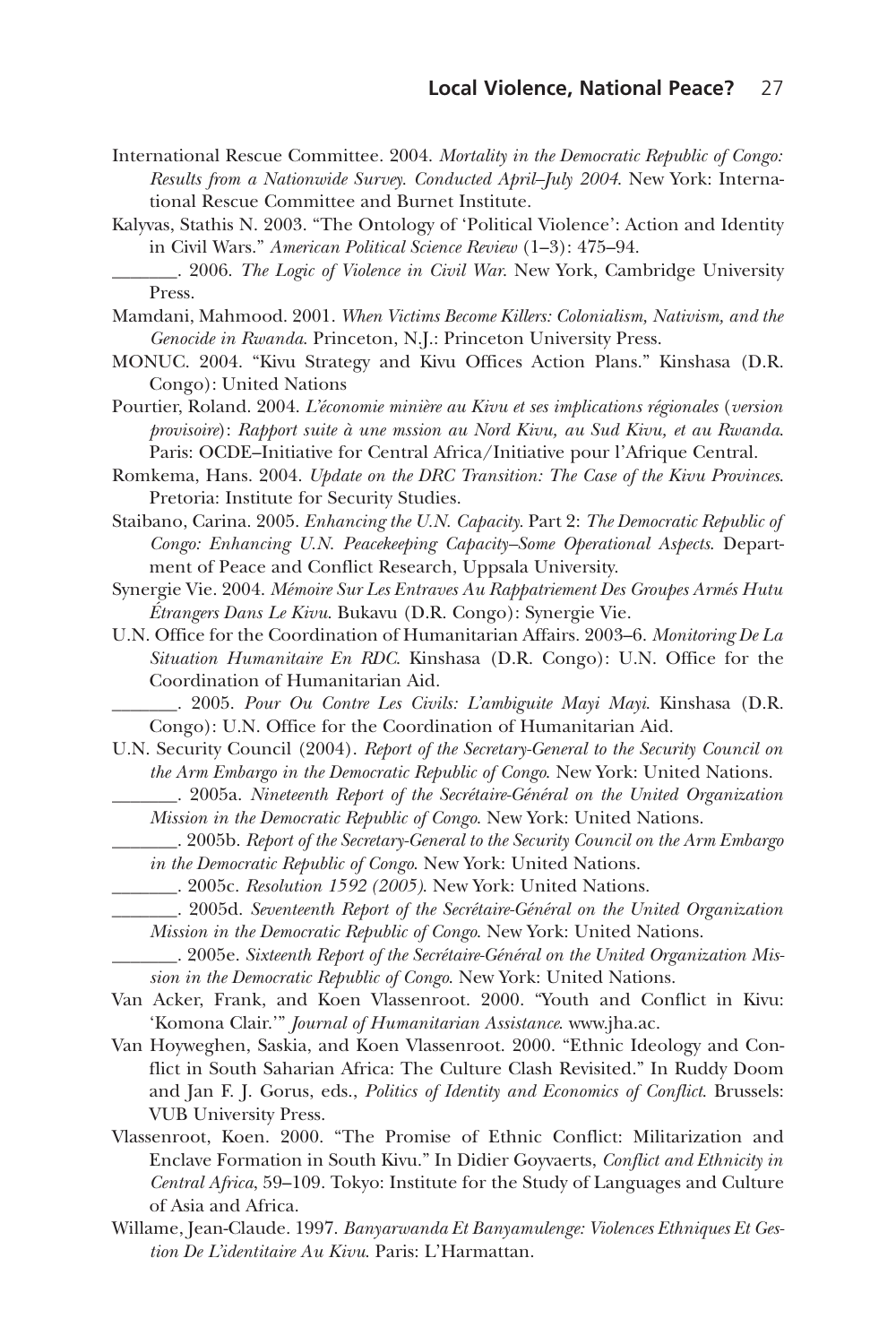#### **Notes**

1. "Rwandophone" means Kinyarwanda-speaking people. In the Congolese context, the term is used to refer to Congolese of Rwandan ancestry (both Hutus and Tutsis). Although many of them descend from families who arrived during the colonization period or shortly after independence (1960), their Congolese citizenship has been hotly contested for the past fifty years. These ethnic tensions have led to local ethnic massacres (Masisi 1993), and they were one of the reasons for the 1998 war. Within the Rwandophone population, I further differentiate between Banyarwanda (Rwandophones from the North Kivu province) and Banyamulenge (Rwandophones from the South Kivu province).

"Indigenous" is the term used by ethnic groups that are native to the eastern Congo to refer to themselves. It aims at differentiating them from ethnic groups considered to be foreign, in particular the Rwandophones.

- 2. For an analysis of local conflict before and during the war, see Autesserre (2006, chapters 1 and 2); International Crisis Group (2003); Mamdani (2001); Van Acker and Vlassenroot (2000); Van Hoyweghen and Vlassenroot (2000); Vlassenroot (2000); and Willame (1997).
- 3. The FDLR is a Rwandan rebel group composed mostly of ethnic Hutus based in the eastern Congo. In this article, I use "FDLR" to refer to all Hutu refugees based in the eastern Congo, including the few not associated with the FDLR movement.
- 4. This paragraph is based on anonymous interviews with foreign diplomats and U.N. officials conducted in Kinshasa and in the Kivus between 2001 and 2006. The quotations are excerpted from an interview with a U.N. official conducted in 2005.
- 5. The RCD-G was the main rebel group during the 1998 war, controlling most of the eastern Congo. It was transformed into a political party during the transition.
- 6. Cited in "Illicit Gold Finances Weapons," *News24.com*, April 8, 2005.
- 7. The tensions between the RCD-G and Kabila erupted in widely publicized fighting during the Bukavu and Kanyabayonga crisis (2004), which in turn reinforced the distrust among the different groups. These tensions also resulted in many small-scale fights between 2003 and 2006, including, for example: RCD-G against Mai Mai in Masisi, Kitene, Baraka, Kanyabayonga; RCD-G against Mai Mai and FDLR coalitions in Masisi, Rutchuru, Walungu, Bunyakiri, Bweremana, and Shabunda; and Banyamulenges against Mai Mai in Baraka. See the maps of North and South Kivu below.
- 8. The Mai Mai is composed of local militias formed on the basis of ethnicity throughout the eastern Congo. It is officially considered a national actor (the Mai Mai "movement" sent ministers, deputies, and senators to the transition institutions), but Mai Mai groups have never been unified under a single command structure. During the war, the only common points between the different militias were their reliance on magic-based ritual and their pretense of being born out of a need to defend their villages. During the transition, the Mai Mai "movement" remained a loose network of very different militias following various—and often competing—leaders.
- 9. The Corruption Perceptions Index published by the independent watchdog Transparency International in 2004 ranked the Democratic Republic of Congo